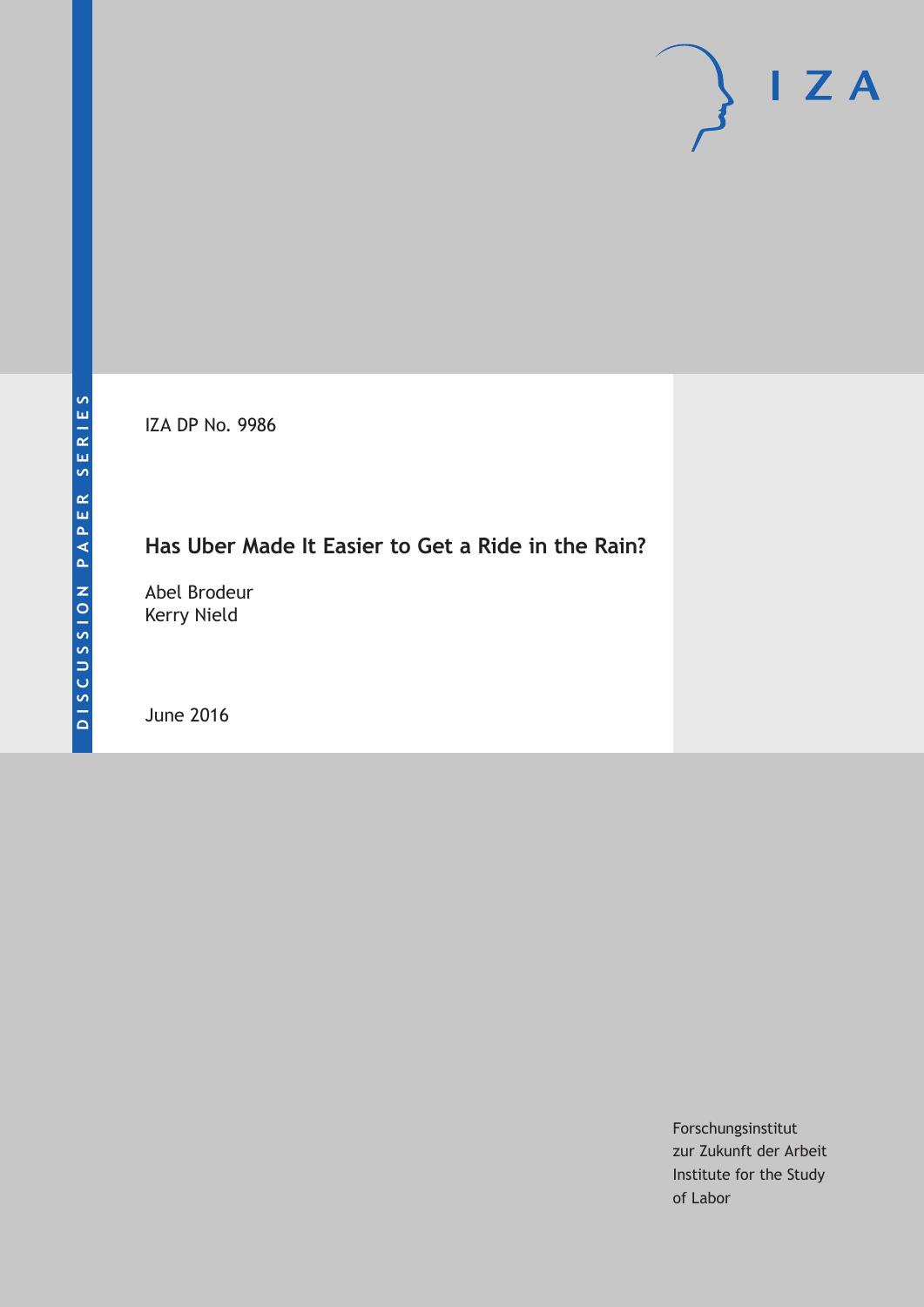# **Has Uber Made It Easier to Get a Ride in the Rain?**

### **Abel Brodeur**

*University of Ottawa and IZA* 

### **Kerry Nield**

*Carleton University* 

### Discussion Paper No. 9986 June 2016

IZA

P.O. Box 7240 53072 Bonn Germany

Phone: +49-228-3894-0 Fax: +49-228-3894-180 E-mail: iza@iza.org

Any opinions expressed here are those of the author(s) and not those of IZA. Research published in this series may include views on policy, but the institute itself takes no institutional policy positions. The IZA research network is committed to the IZA Guiding Principles of Research Integrity.

The Institute for the Study of Labor (IZA) in Bonn is a local and virtual international research center and a place of communication between science, politics and business. IZA is an independent nonprofit organization supported by Deutsche Post Foundation. The center is associated with the University of Bonn and offers a stimulating research environment through its international network, workshops and conferences, data service, project support, research visits and doctoral program. IZA engages in (i) original and internationally competitive research in all fields of labor economics, (ii) development of policy concepts, and (iii) dissemination of research results and concepts to the interested public.

IZA Discussion Papers often represent preliminary work and are circulated to encourage discussion. Citation of such a paper should account for its provisional character. A revised version may be available directly from the author.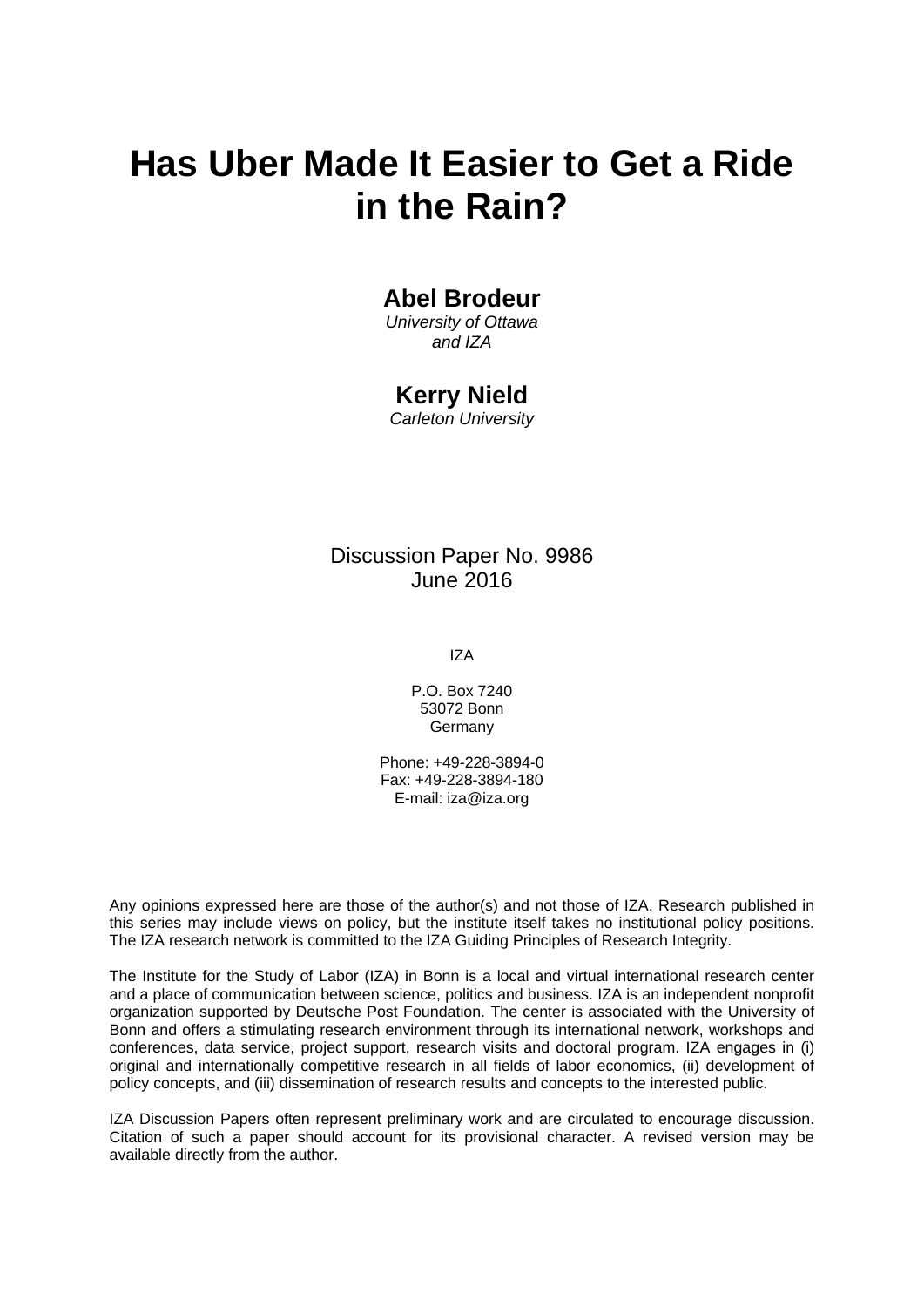IZA Discussion Paper No. 9986 June 2016

# **ABSTRACT**

# **Has Uber Made It Easier to Get a Ride in the Rain?\***

In New York City (NYC), it has been a common complaint that it is difficult to find a taxi in the rain. Using all Uber rides in NYC from April to September 2014 and January to June 2015, we show that the number of Uber rides is significantly correlated with whether it rained. The number of Uber rides per hour is about 25 percent higher when it is raining, suggesting that surge pricing encourages an increase in supply. During the same time period, the number of taxi rides per hour increases by only 4 percent in rainy hours. We then show that the number of taxi rides per hour decreased by approximately 8 percent after Uber entered the New York market in May 2011, confirming that Uber is depressing taxi demand. Last, we test whether the total (Uber plus taxi) number of rides in rainy hours increased since May 2011. Our estimates suggest that the total number of rides increased by approximately 9 percent since Uber entered the market and that it is relatively easier to get a ride in rainy than in non-rainy hours in post-Uber years.

JEL Classification: D01, D03, L92, J22

Keywords: rain, Uber, taxi, dynamic pricing

Corresponding author:

 $\overline{a}$ 

Abel Brodeur Department of Economics University of Ottawa 120 University Ottawa, ON K1N 6N5 Canada E-mail: abrodeur@uottawa.ca

<sup>\*</sup> We are grateful to Pierre Brochu, Jason Garred, Anthony Heyes, Louis-Philippe Morin and Matt Webb for very useful remarks and encouragement. We thank Mitch Prior for outstanding research assistance. All errors are our own.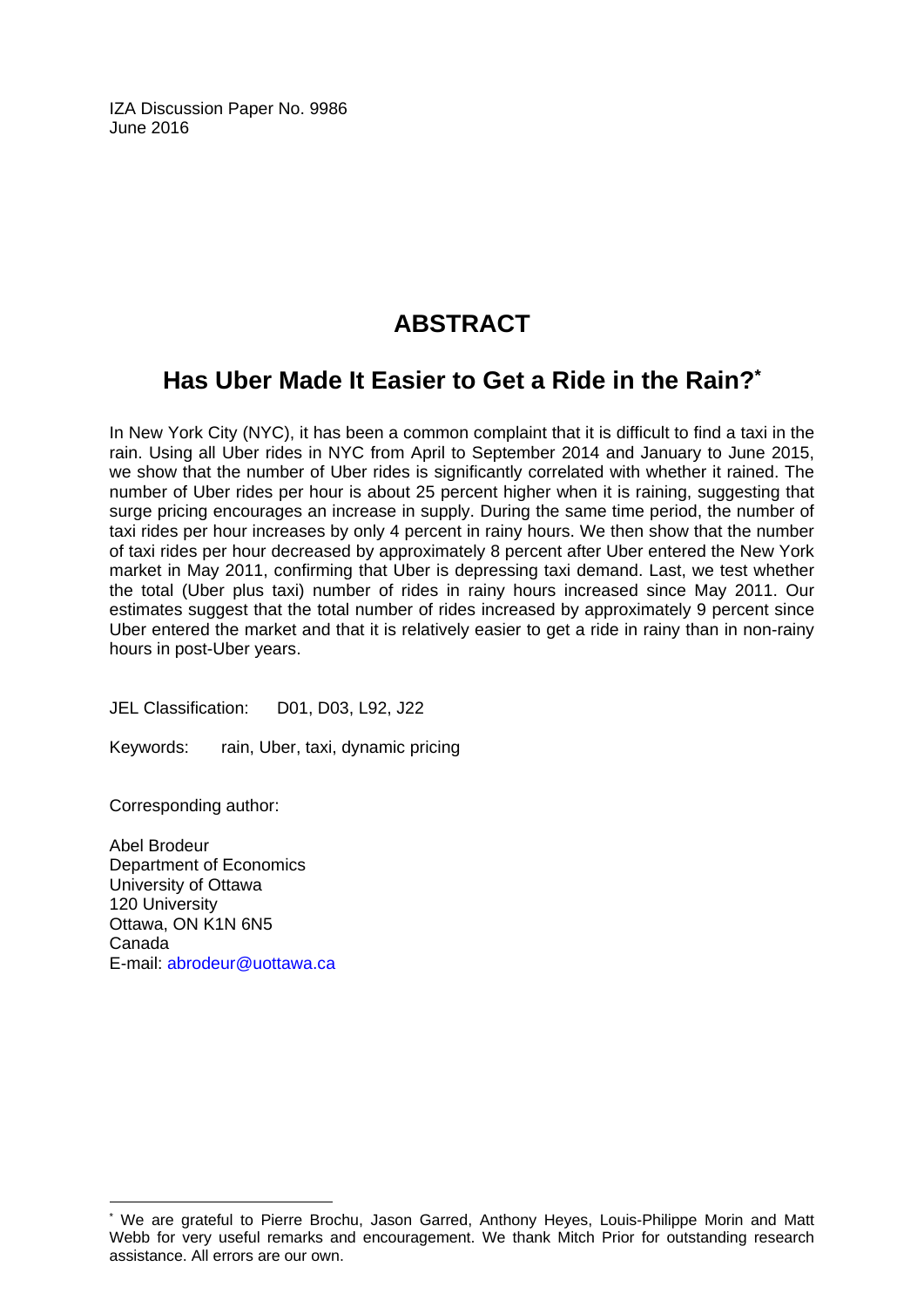# 1 Introduction

Standing or walking in the rain is an activity best avoided. In New York City (NYC), when faced with such inclement weather, the demand for personal transportation naturally increases. During such scenarios, taxi drivers spend less time searching for customers and could thus earn a higher wage. Nonetheless, it has been a common complaint that it is difficult to find a taxi in the rain.

In a seminal article, [Camerer et al.](#page-18-0) [\(1997\)](#page-18-0) present evidence suggesting that taxi drivers have income reference-dependent preferences, $<sup>1</sup>$  $<sup>1</sup>$  $<sup>1</sup>$  so that</sup> taxi drivers have a daily income target and stop working once they reached this target. They argue that on rainy days taxi drivers reach their target faster and work less hours. This view, however, has been called into question by [Farber](#page-19-0) [\(2015\)](#page-19-0). In this recent study, he extends their seminal work and rejects the idea that target earnings behavior explains the difficulty to find taxis when it rains. Instead, [Farber](#page-19-0) [\(2015\)](#page-19-0) provides evidence that some drivers stop working because of the worsening driving conditions associated with rain; unfavorable working conditions for which there is no compensating differential.

As an alternative service to taxis, Uber entered the NYC market in May 2011 with surge pricing and mobile driver-passenger matching technology. Surge pricing is a pricing scheme implemented by Uber where passengers pay a higher rate for the Uber service during times of high demand; this higher pricing scheme gives incentives to Uber drivers to provide rides in inclement conditions. Uber could thus be a logical response to unmet demand during adverse conditions.

Previous studies on intertemporal substitution of labor supply find mixed evidence of temporal substitution effects. (See [Blundell and MaCurdy](#page-18-1) [\(1999\)](#page-18-1) for a review of the literature.) [Fehr and Goette](#page-19-1) [\(2007\)](#page-19-1) conduct a field experiment at a bicycle messenger service in Switzerland in which they vary temporarily the piece rate paid to messengers. They find a large positive elasticity of hours of work, but a negative elasticity of effort per hour. In another experiment, [Chang and Gross](#page-18-2) [\(2014\)](#page-18-2) document that pear packers in California respond to unexpected overtime by decreasing their effort. In [Oettinger](#page-19-2) [\(1999\)](#page-19-2), the author studies labor supply of stadium vendors at baseball games and finds that the number of vendors who worked

<span id="page-3-0"></span><sup>1</sup>See [Koszegi and Rabin](#page-19-3) [\(2006\)](#page-19-3) for a model of reference-dependent preferences and loss aversion. They build on the work of [Kahneman and Tversky](#page-19-4) [\(1979\)](#page-19-4) and [Tversky and](#page-19-5) [Kahneman](#page-19-5) [\(1991\)](#page-19-5) and develop a model where a person's utility depends on a reference point.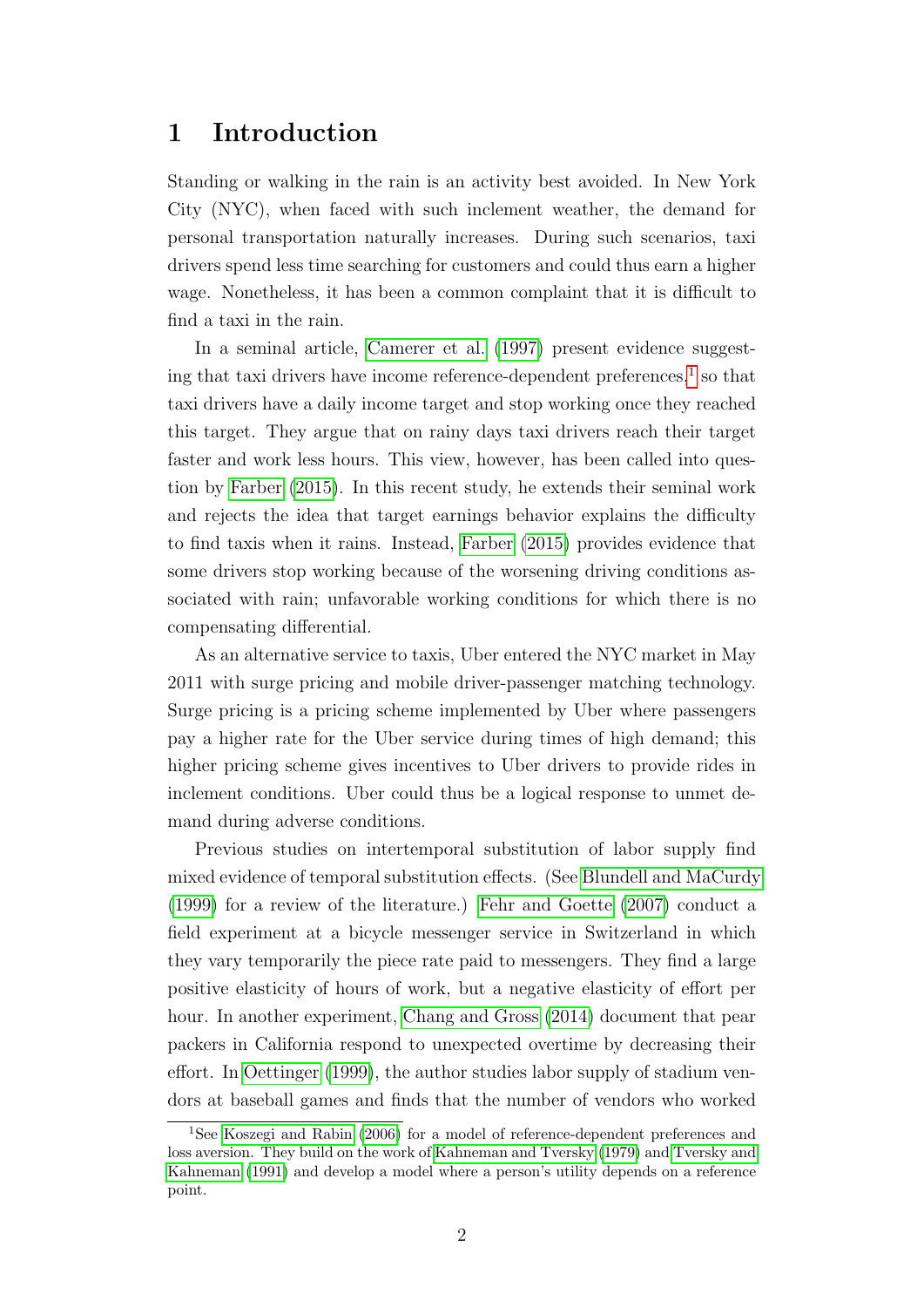in a game is positively related to changes in expected wages. In contrast to earlier studies, we have the unique opportunity of comparing two groups of workers, Uber and taxis in NYC, who are facing different unanticipated wage increases in response to exogenous circumstances. Another key feature of our analysis is that we can test whether the taxi market changed since Uber entered the on-demand transportation network in NYC.

This paper makes four contributions. First, we provide an empirical examination of whether the number of Uber rides increases more than the number of taxi rides when it rains. For this analysis, we rely on all Uber and taxi rides in NYC from April to September 2014 and from January to June 2015 and merge the Uber and taxi data with weather data from the National Weather Service Observatory in Central Park. The results suggest that the number of Uber rides per hour is significantly correlated with whether it rained. More precisely, the number of Uber rides is about 25 percent higher when it is raining, suggesting that surge pricing encourages an increase in supply.[2](#page-4-0) This increase in transactions when it rains likely reflects a large increase in both demand and supply. On the other hand, the number of taxi rides per hour increases by only 4 percent in rainy hours during this time period.

Second, we test whether rain increases the number of daily rides. We provide evidence that the number of Uber rides increases by approximately 8 percent during rainy days and that an additional hour of rain increases the number of Uber rides per day by approximately 2.5 percent. On the other hand, there is no evidence that the daily number of taxi rides is related to rain. This is suggestive evidence that Uber drivers do not have a daily target income level and that Uber driver labor supply is best characterized by the neoclassical model.

Third, we use data for all trips taken in NYC taxi cabs before (2009- April 2011) and after (2014-2015) Uber's rise in popularity, and show that the number of taxi rides per hour decreased by approximately 8 percent after Uber entered the New York market in May 2011. This finding is consistent with substitution between Uber and taxis during rainy hours. The results also indicate that the number of taxi rides in both rainy and non-rainy hours have similarly decreased since Uber entered the market.

Finally, we document whether it is easier to find a ride since Uber entered the market. For this exercise, we combine Uber and taxi rides for 2014-2015 and compare the total number of rides post-Uber to the number

<span id="page-4-0"></span><sup>2</sup>Unfortunately, our data set does not allow us to test whether the increase in labor supply of Uber drivers during rainy hours is due to the extensive or intensive margin.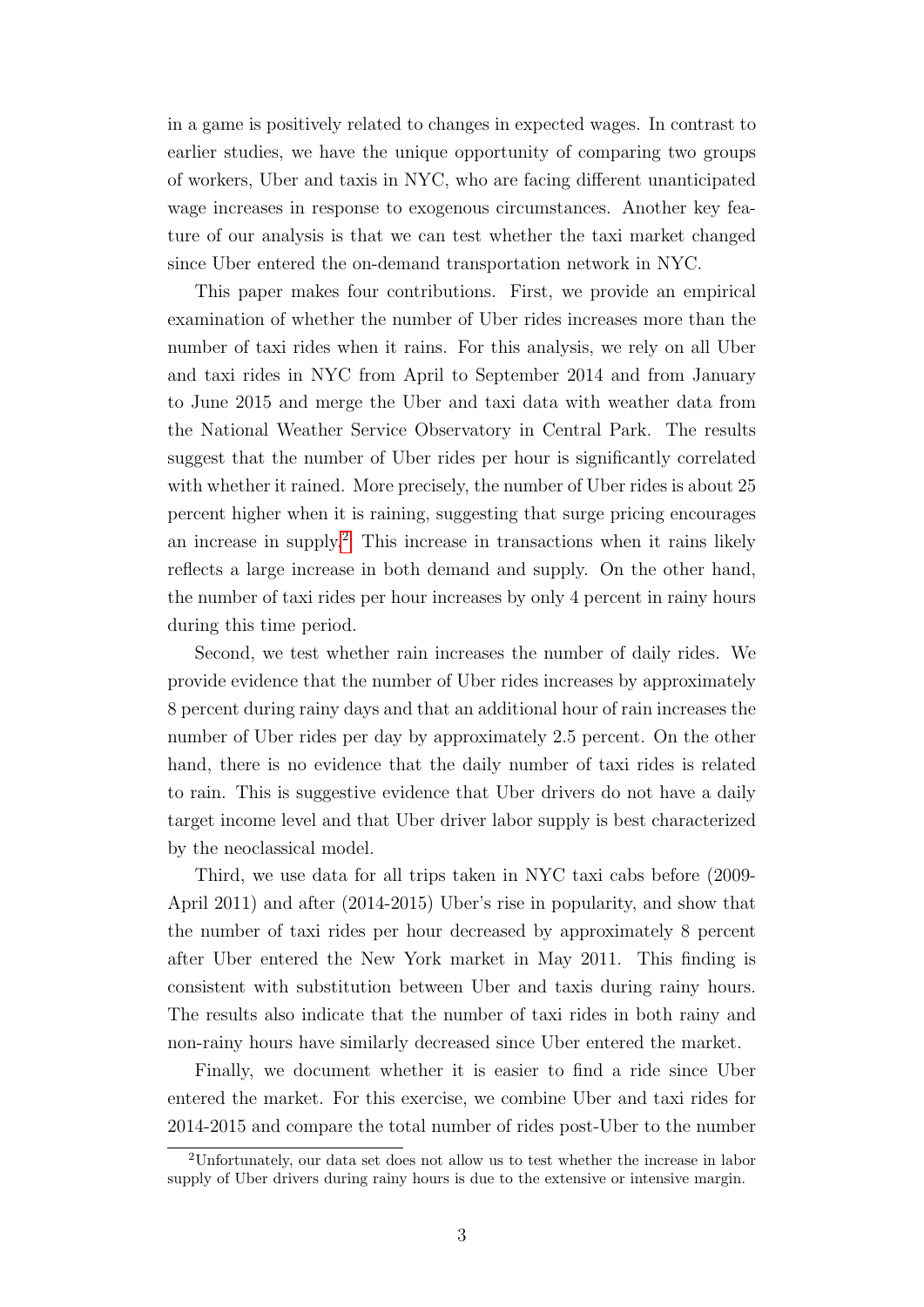of taxi rides during the pre-Uber period (2009-April 2011). We find that the total number of rides increased by approximately 9 percent since May 2011 and that it was relatively easier to get a ride in rainy than in non-rainy hours in 2014-2015.

This paper contributes to the literature analyzing labor supply of taxi drivers [\(Agarwal et al.](#page-18-3) [\(2015\)](#page-18-3), [Chou](#page-18-4) [\(2002\)](#page-18-4), [Crawford and Meng](#page-18-5) [\(2011\)](#page-18-5), [Doran](#page-19-6) [\(2014\)](#page-19-6), [Farber](#page-19-7) [\(2008\)](#page-19-7), [Haggag and Paci](#page-19-8) [\(2014\)](#page-19-8) and [Haggag et al.](#page-19-9) [\(forthcoming\)](#page-19-9)). Two relevant papers using NYC data are [Farber](#page-19-10) [\(2005\)](#page-19-10) and [Ashenfelter et al.](#page-18-6) [\(2010\)](#page-18-6). [Farber](#page-19-10) [\(2005\)](#page-19-10) studies the stopping behavior of NYC taxi drivers and finds that the decision to stop working is primarily related to cumulative daily hours. [Ashenfelter et al.](#page-18-6) [\(2010\)](#page-18-6) also study the labor supply of taxi drivers. They analyze the impact of two permanent fare increases and find an elasticity of labor supply of −0.2 in response to these fare increases.

Our work also contributes to a small economic literature on the Uber platform. Despite its media attention, few research papers analyze the impact of Uber on the labor supply of taxi drivers. The dearth of research on this issue is mainly driven by the lack of publicly available data. In this paper, we rely on Uber data in NYC that were made available through a Freedom of Information request. Two recent papers using different Uber data are [Chen and Sheldon](#page-18-7) [\(2015\)](#page-18-7) and [Cramer and Krueger](#page-18-8) [\(2016\)](#page-18-8). In [Chen and Sheldon](#page-18-7) [\(2015\)](#page-18-7), the authors use a randomly drawn subset of UberX driver-partners in a few American cities.<sup>[3](#page-5-0)</sup> They find that UberX partners are less likely to quit at times with high surge prices. [Cramer and](#page-18-8) [Krueger](#page-18-8) [\(2016\)](#page-18-8) compare capacity utilization for taxis and UberX drivers in five American cities and provide evidence that taxi drivers drive a smaller fraction of their time with a passenger in their car than UberX drivers.[4](#page-5-1)

The paper is structured as follows. In the following section, we provide a description of Uber and surge pricing. In Section [3,](#page-8-0) we detail the data sets and provide descriptive statistics. Section [4](#page-11-0) presents the model specification. Section [5](#page-12-0) discusses our findings of the impact of rain on Uber and taxi rides. The last section concludes.

<span id="page-5-0"></span><sup>3</sup>UberX cars can carry up to four riders and have four doors. The full list of Uber vehicle classes is available here: http://driveubernyc.com/vehicles/full − list.

<span id="page-5-1"></span><sup>4</sup>[Hall and Krueger](#page-19-11) [\(2015\)](#page-19-11) compare Uber's driver-partners labor market demographic to taxi drivers. They find that Uber's driver-partners are more similar to the general workforce than taxi drivers and chauffeurs. In particular, Uber drivers are comparatively more educated and younger.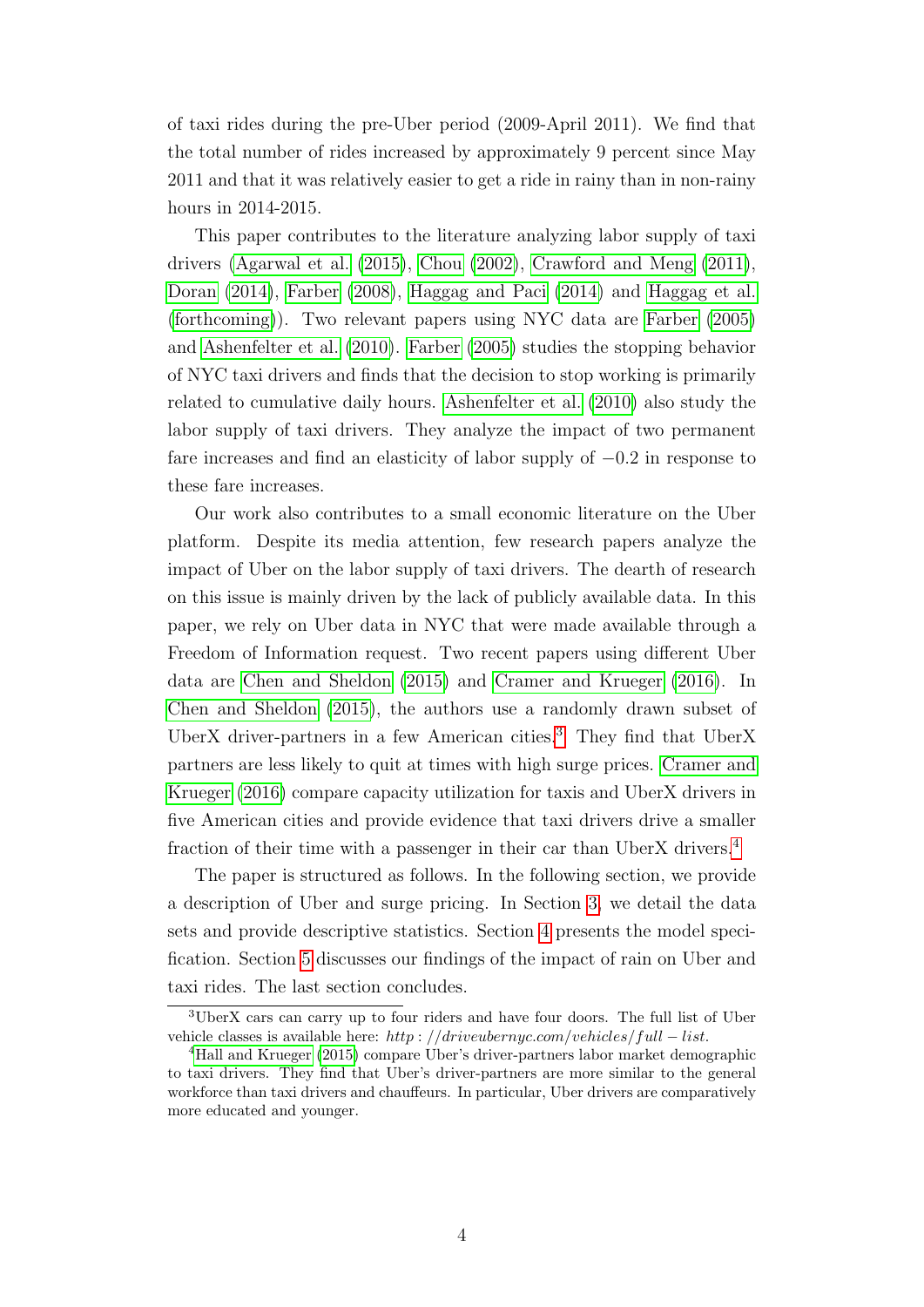# 2 Conceptual Framework

This section provides insights on how rain might impact the number of Uber and taxi rides in theory. We consider two alternative mechanisms. The first builds on standard neoclassical intertemporal models of labor supply (e.g., [Fehr and Goette](#page-19-1) [\(2007\)](#page-19-1); [Oettinger](#page-19-2) [\(1999\)](#page-19-2)) and treats surge pricing as a transitory wage change for Uber drivers. The second is based on models of reference-dependent preferences in which drivers stop working once they reach their target income level (e.g., [Camerer et al.](#page-18-0) [\(1997\)](#page-18-0); [Koszegi and](#page-19-3) [Rabin](#page-19-3) [\(2006\)](#page-19-3)).

A key hypothesis in this study is that adverse weather conditions cause an increase in the demand for alternative on-demand sources of transport such as taxis or Uber cars.<sup>[5](#page-6-0)</sup> During rainfall, it is generally considered to be undesirable to be outside [\(Connolly](#page-18-9) [\(2008\)](#page-18-9)). As such, individuals who would generally walk or wait for public transit may wish to utilize taxis or Uber cars. Importantly, we assume that the increase in demand for rides during rainy hours is similar in pre- and post-Uber years.

### 2.1 Intertemporal Models of Labor

A simple neoclassical intertemporal model of labor predicts that workers respond positively to earnings opportunities. This model implies that unanticipated increases in earnings opportunities such as rain would positively affect labor supply elasticities. In other words, this model predicts that drivers would be working more on high-wage days and less on low-wage days.

A rational choice model with reference-dependent preferences suggests that workers who temporarily earn higher wages will eventually decrease their effort. For instance, cab and Uber drivers who have a reference level of daily income would work more in rainy hours. As they get closer to their daily reference level, the marginal utility of income would be decreasing which in turn would reduce their effort.

The neoclassical model and the model with reference-dependent preferences that exhibit loss aversion around a daily target income level both suggest that rain increases hourly rides. On the other hand, only the former predicts that rain increases daily rides. Using all trips taken in NYC taxis from 2009-2013, [Farber](#page-19-0) [\(2015\)](#page-19-0) tests whether rain affects earnings, utiliza-

<span id="page-6-0"></span><sup>&</sup>lt;sup>5</sup>The New York subway provided significantly more rides than Uber and taxi drivers. Subway and bus ridership statistics are available here: http :  $//web.mta.info/nyct/facts/ridership/.$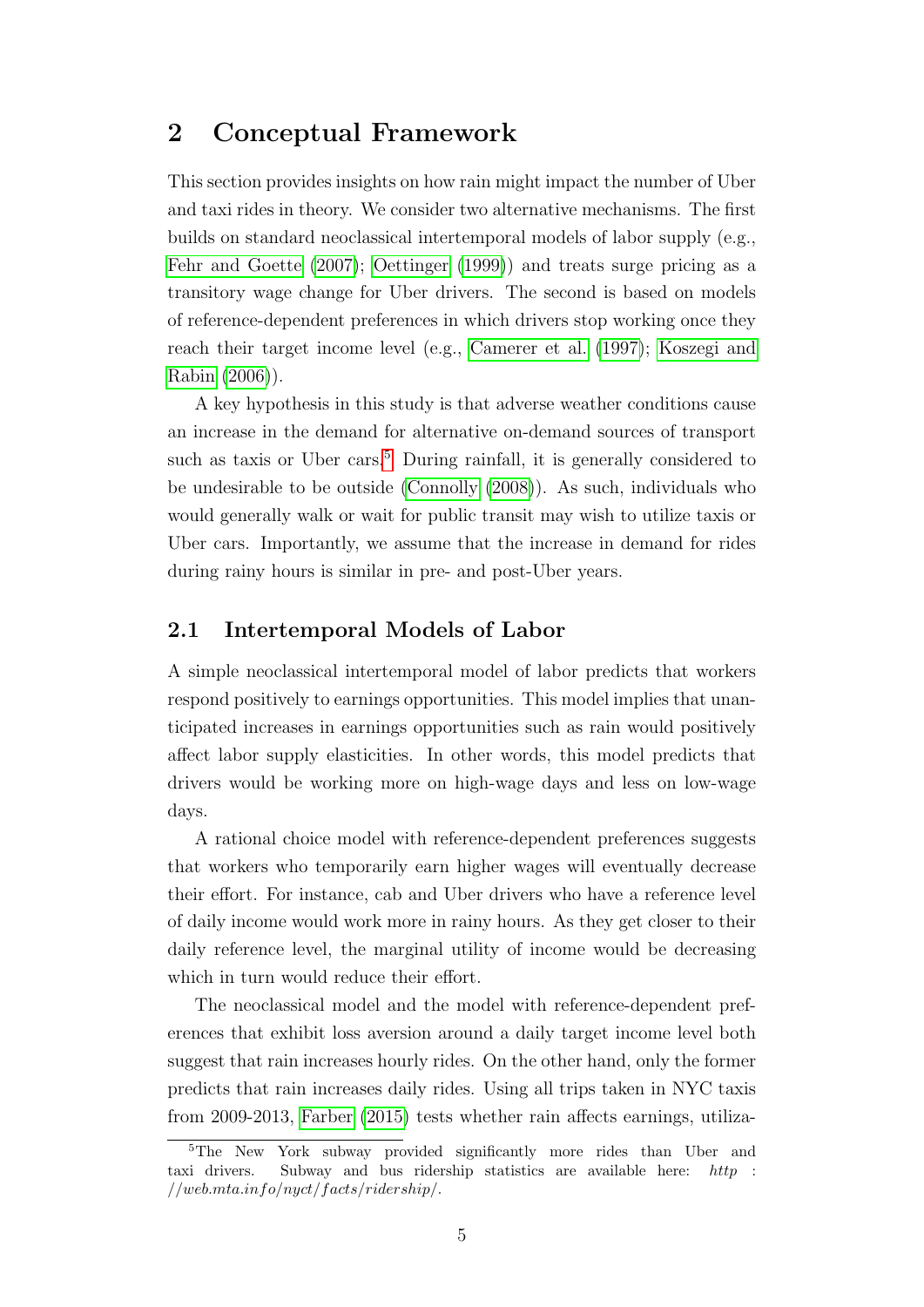tion rates and the number of hacks on the streets. He finds that rain has no effect on hourly earnings, but does cause higher utilization of cabs, and in general shorter trips. This is indicative of increased demand for rides when it rains. However, there is also a decreased number of taxis on the streets which is, arguably, due to the disutility experienced by taxi drivers driving in uncomfortable weather conditions. [Farber](#page-19-0) [\(2015\)](#page-19-0) concludes that these results are "sufficient to reject the hypothesis that target earnings behavior contributes to the difficulty of finding a taxi in the rain [...]"

Unlike taxis, the Uber platform adjusts its prices using a realtime dy-namic algorithm [\(Chen and Sheldon](#page-18-7)  $(2015)$ ).<sup>[6](#page-7-0)</sup> The Uber fare rates automatically increase when demand is higher than supply of drivers within a fixed geographic area. Customers are informed of the higher fare before requesting the Uber car. Uber drivers are also aware of surge pricing and have access to maps displaying the locations currently surge pricing.<sup>[7](#page-7-1)</sup> Uber drivers may freely choose when they work and they can drive as long as they like. This is thus an ideal setting for studying intertemporal models of labor [\(Fehr and Goette](#page-19-1) [\(2007\)](#page-19-1)).

As there is no rain surcharge for taxis, taxi drivers do not respond to the increased demand for rides.<sup>[8](#page-7-2)</sup> Uber platforms could then benefit consumers if Uber drivers respond to the unmet demand when it rains. The extra compensation that Uber drivers receive through surge pricing may incentivize them to overcome the disutility of adverse conditions.

### 2.2 Evaluating the Effect of Rain

We test four hypotheses in what follows. First, we test whether the number of Uber rides increases significantly more than the number of taxi rides in rainy hours. Due to surge pricing, we expect that the number of rides given by Uber drivers increases significantly more than the number of taxi rides in the rain. Such a result would be evidence that the wage increase caused an increase in Uber drivers' labor supply.

<span id="page-7-0"></span>Second, we investigate whether rain increases the number of daily rides

 ${}^{6}$ Note that the Uber platform uses a more efficient driver-passenger matching system [\(Buchholz](#page-18-10) [\(2016\)](#page-18-10); [Cramer and Krueger](#page-18-8) [\(2016\)](#page-18-8)). Another major difference between taxis and Uber is that Uber drivers do not need to purchase one of the city's prized taxi medallions. The cost of a taxi medallion is often hundreds of thousands of dollars.

<span id="page-7-2"></span><span id="page-7-1"></span><sup>7</sup>Surge multipliers are discrete and there is no cap in NYC.

<sup>8</sup>Another possibility is that taxi and Uber drivers have a different aversion to driving in inclement weather. For instance, [Hall and Krueger](#page-19-11) [\(2015\)](#page-19-11) find that there is a greater representation of younger people among Uber drivers than among taxi drivers. The response to weather conditions could then be due to both surge pricing and drivers' aversion to risk.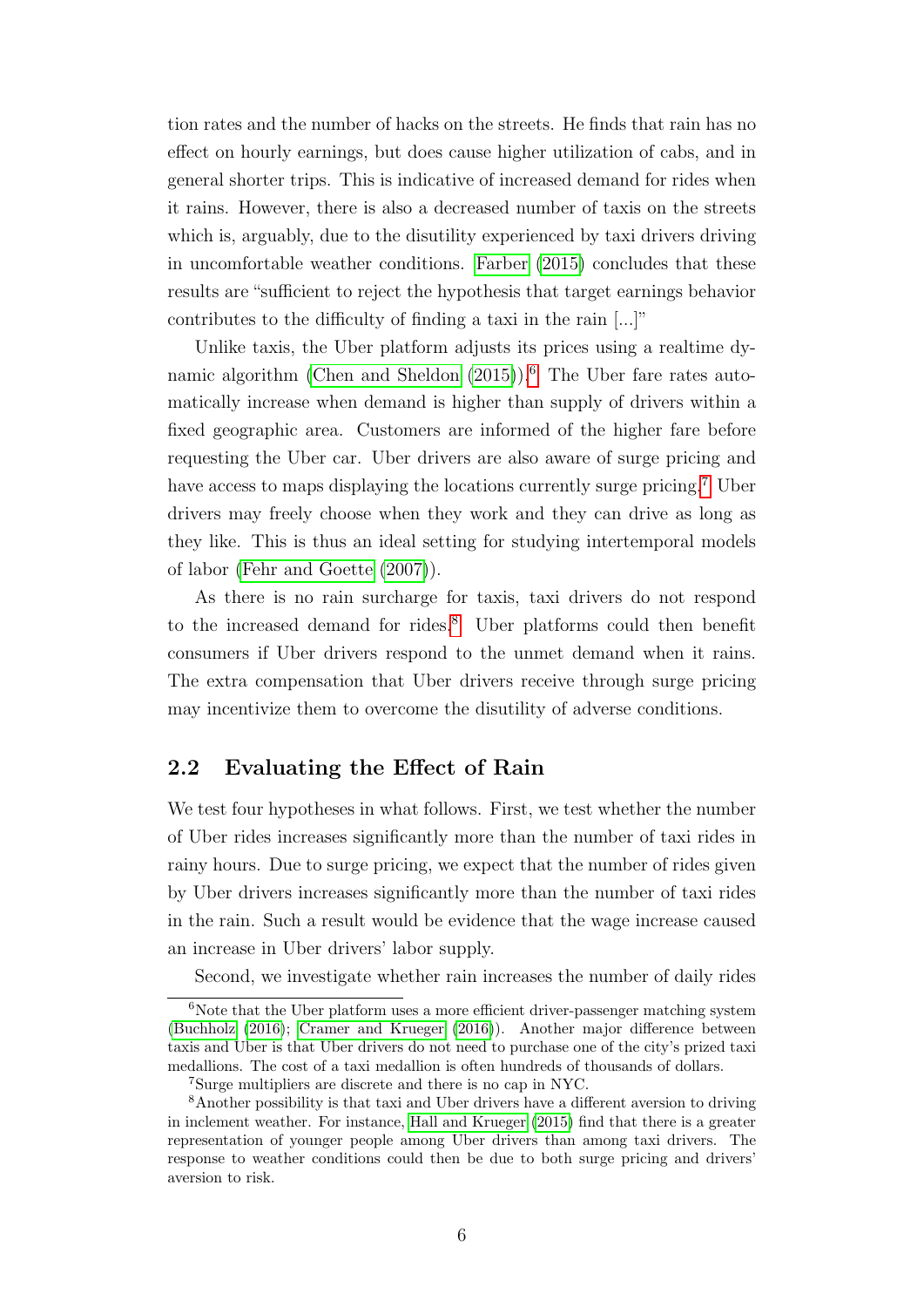for both taxis and Uber. The neoclassical model predicts that rain increases significantly the number of daily rides. On the other hand, if drivers have a daily target income level, then we should find that rainy days are not significantly related to taxi and Uber rides. Note that it is possible that drivers have a weekly or monthly target income level. Unfortunately, the sample size is too small to estimate precisely whether this is the case.

Third, we test whether taxi drivers' supply response to rain changed since Uber entered the market. The lack of rain surcharge for taxis and the increasing presence of Uber drivers when it rains may increase the difficulty of finding customers for taxi drivers. We test this using taxi rides data preand post-Uber.

Last, we test whether the total (Uber plus taxi) number of rides increased or decreased since May 2011. We also test whether it was relatively easier to get a ride in rainy than in non-rainy hours in post-Uber years. Note that the presence of Uber does not automatically increase the total number of rides. As mentioned before, there might be a substitution of rides from taxi to Uber and the disutility of adverse conditions for taxi drivers might have changed since May 2011. It thus remains unclear whether the total number of rides in the rain increased proportionally more than the total number of rides in non-rainy hours since Uber entered the market.

### <span id="page-8-0"></span>3 Data Sources

#### 3.1 Data on Uber and Taxi Rides

This study relies on all trip level data of Uber pickups in NYC from April to September 2014 and January to June 2015. This data set was made available through a Freedom of Information request to the New York Taxi Commission (TLC) made by Carl Bialik of FiveThirtyEight. It is currently available online on a Github repository. This data set includes approximately 18.8 million rides reported from the dispatching bases Uber utilizes in NYC. Uber cars are classified as for-hire vehicles by the TLC.

Individual trip level data for taxi rides are also available for this time frame. TLC has publicly released trip level data for all yellow taxi rides dating back to 2009. This is when the TLC started to require that digital trip records be kept through car GPS devices. For this time period, we calculated the number of rides that occurred hourly for both Uber and taxis. This was done using the time of the pick up.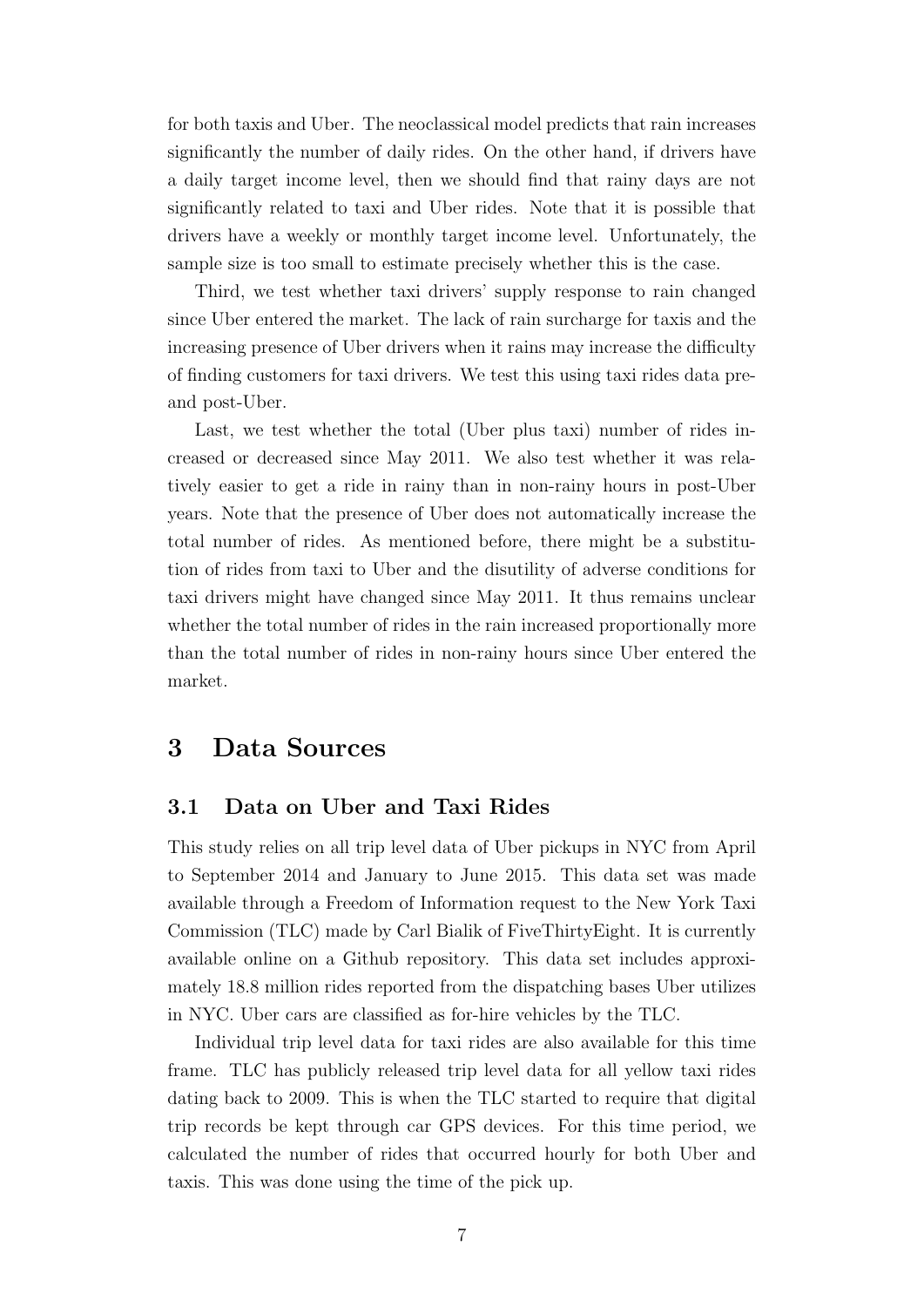Figure [1](#page-20-0) shows the number of rides per quarter since 2009 for taxis and over the period April to September 2014 and January to June 2015 for Uber. Note that Uber entered the New York market in May 2011. What emerges is that the number of taxi rides is much larger than the number of Uber rides from April to September 2014 and January to June 2015. During the second quarter of 2014, when Uber had been in the market for nearly three years, there were approximately 23 times more taxi rides than Uber rides. But this gap has decreased sharply. During the second quarter of 2015, the most recent quarter in our analysis, there were approximately 5 times more taxi rides than Uber rides. Figure [1](#page-20-0) suggests that this decreasing gap is due both to an increase in Uber rides and a decrease in taxi rides.

The differential in rides during rainy hours also decreased during this time period. During the second and third quarters of 2014, there were respectively 3.9 million taxi rides and 236,000 Uber rides during rainy hours (i.e., 16 times more taxi rides than Uber rides). During the first and second quarters, the gap was down to 2.86 million, with 789,000 Uber rides and 3.5 million taxi rides (i.e., less than five times more taxi rides than Uber rides).

For our analysis, two subsets of the taxi data set are used. A first taxi data from April to September 2014 and January to June 2015 (2014-2015 henceforth) is used, as it is a direct comparison to the time frame for which Uber data are available. A second subset, from January 2009-April 2011 (2009-2011 henceforth), is used as well. We rely on this second subset which covers a period before Uber entered the NYC market as a comparison for taxi drivers' response in post-Uber market conditions.[9](#page-9-0)

We provide descriptive statistics for Uber and taxi rides per hour in Panel A of Table [1.](#page-22-0) (See Appendix Table [A1](#page-28-0) for Uber and taxi rides per day.) The average number of Uber rides per hour is 2,163 over the period 2014-2015. During the same time period, the average number of taxi rides per hour was 18,274. This is a small decrease in comparison to the average number of taxi rides over the period 2009-2011 (19,435). The standard deviation of taxi rides has also decreased in this same time frame. Panels B and C provide the same summary statistics as in Panel A, but for two sub-samples: 1) excluding nighttime observations (1:00 to 5:00am), and 2) excluding winter months (January-March). Unsurprisingly, the average number of rides per hour is higher when we exclude nighttime observations.

<span id="page-9-0"></span><sup>9</sup>Note that the main results of this research are robust to restricting the sample to the same months in both subsets. In other words, excluding the months of November and December in the second subset yields very similar findings. See Section [4](#page-11-0) for the model specification and a list of additional robustness checks.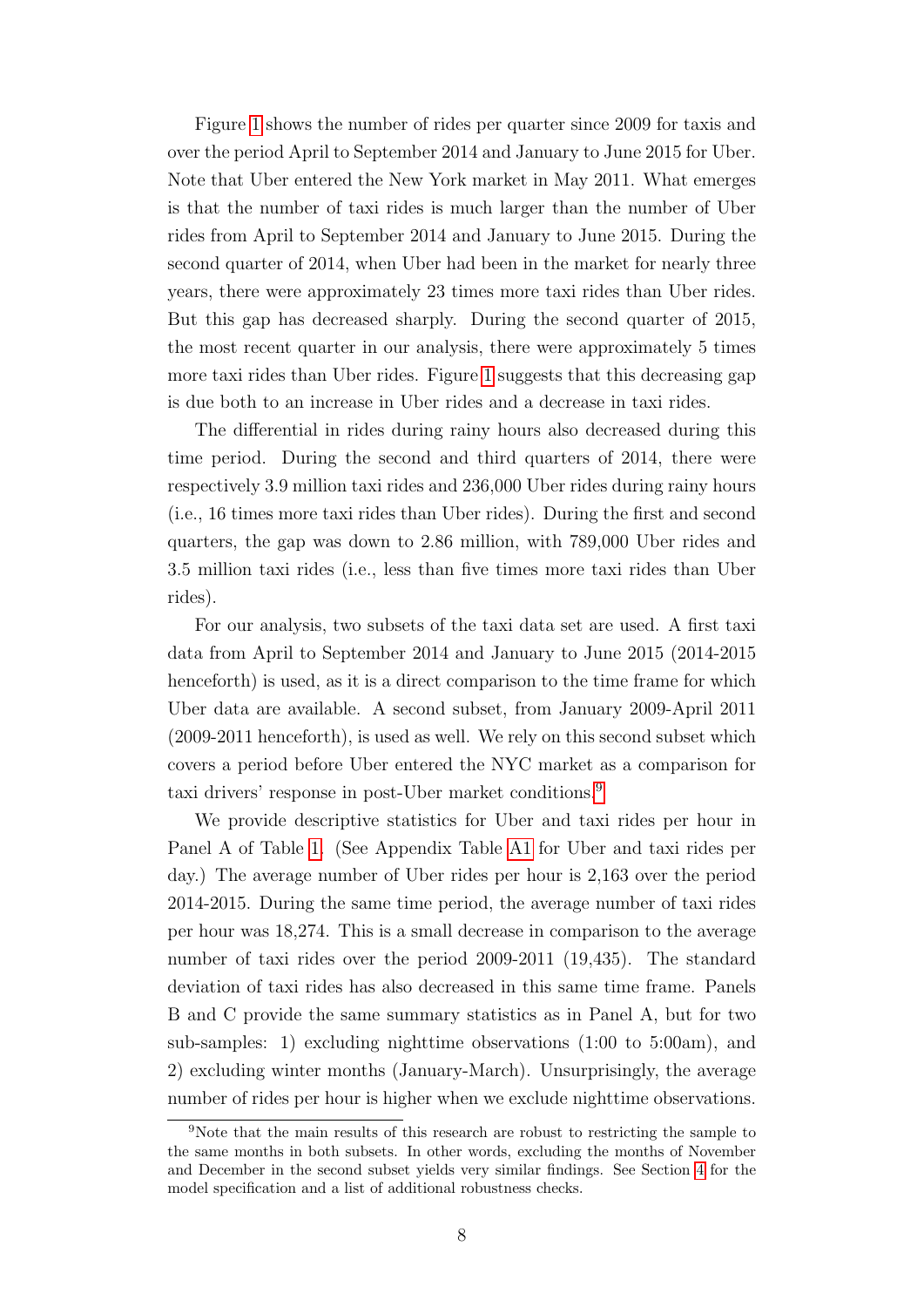On the other hand, Panel C shows that the number of Uber and taxi rides is somewhat similar for winter and non-winter months.

Figures [2,](#page-20-1) [3](#page-21-0) and [4](#page-21-1) confirm that the fraction of rides is lower for nighttime observations by showing the fraction of rides per hour of day for Uber and taxis (pre- and post-Uber). The fraction of Uber rides from 5 PM to 10 PM (39.2 percent) is slightly larger than the fraction of taxi rides (34.7 percent for pre-Uber and 34.8 percent for post-Uber) while this is the opposite from 8 AM to 1 PM (23.1 percent for Uber, 28.3 percent for taxis pre-Uber and 28.4 percent for taxis post-Uber). Comparing the fraction of taxi rides per hour of the day for the pre- and post-Uber periods, it appears that Uber did not change substantially the fraction of taxi rides in each clock hour.

#### 3.2 Weather Data

The above data sets are combined with weather data from the National Weather Service Observatory in Central Park. This data set was collected using scraping techniques from *www.wunderground.com*. The observatory reports observations at 51 minutes past the hour. As such, when the number of rides per hour were calculated, the number of taxi trips occurring in the half hour preceding and following the weather observation was aggregated into a single observation. For example, for a 10:51 AM weather observation, the number of rides occurring from 10:21:00 AM to 11:20.59 AM would be counted. Each observation reports the weather condition of the time period. Possible conditions include "Clear", "Heavy Rain", "Rain", "Light Rain" or "Partly Cloudy". A full list of weather conditions can be seen in Table [2.](#page-23-0)

Comparing the number of different weather condition observations from 2009-2011 to 2014-2015, we find that there is a somewhat similar proportion of instances of each condition. There are slightly more frequent instances of rain in 2009-2011 as compared to 2014-2015. There was "Rain" or "Light Rain" in 4.2 percent of the observation in 2014-2015 in comparison to 4.6 percent in 2009-2011. The condition is coded as"Heavy Rain"in 0.3 percent of the observation in both time periods. The number of "Heavy Snow" instances is almost identical across the time periods. It was"Partly Cloudy" or "Mostly Cloudy" for respectively 13.5 percent and 12.8 percent of the observations in 2014-2015 and 2009-2010.

There are also some cases where the observatory does not report the conditions at the 51st minute. The number of observations where this is the case is 28 in 2014-2015. The observatory also has 51 cases of instances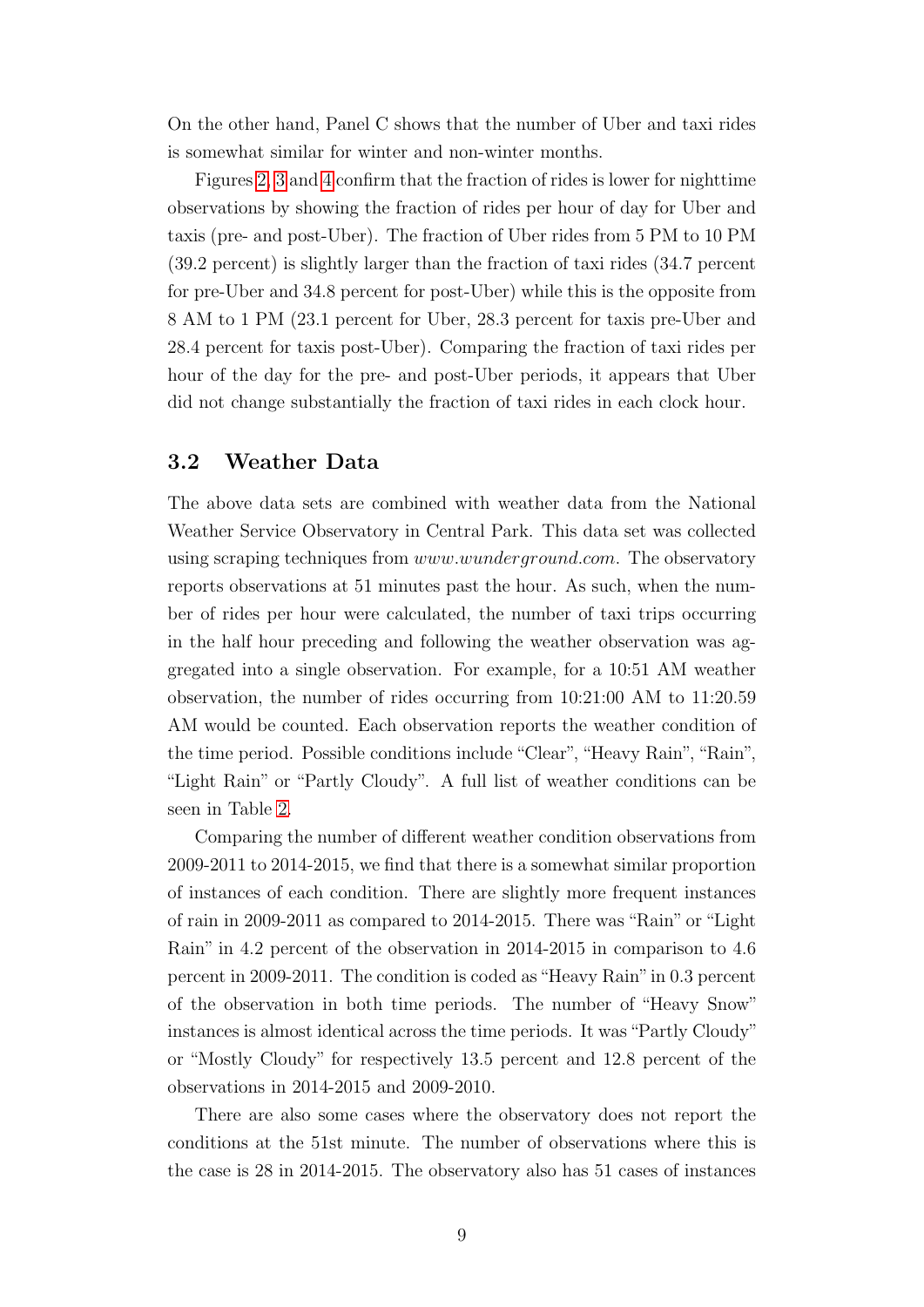<span id="page-11-0"></span>where the reported weather condition was "unknown" in 2014-2015. These observations are removed from the analysis.

# 4 Identification Strategy

In this section, we describe the main specification and the controls. The objective is to investigate the impact of rain on Uber and taxi rides. To identify this effect, we use trip level data to calculate the number of rides for each of the clock hours in the time period analyzed. Our unit of observation is an hour. As mentioned before, the time period is April to September 2014 and January to June 2015 for the Uber analysis. We then compare this time period to a pre-Uber time period: 2009-April 2011.

In our main specification, we estimate:

<span id="page-11-2"></span>
$$
Y_{hmy} = \alpha + \beta R A I N_{hmy} + \delta_m + \gamma_y + X'_{hmy} \lambda + \varepsilon_{hmy},\tag{1}
$$

where  $Y_{hmy}$  is the log of the number of Uber rides (or taxi rides) in hour h, month m and year y.  $RAIN_{hmy}$  is a dummy that equals one if it rained in Central Park in hour h and zero otherwise. More precisely,  $RAIN_{hmu}$  is equal to one if the conditions were noted as "Heavy Rain", "Rain", "Light Freezing Rain" or "Light Rain". We include month and year fixed effects and  $X_{hmy}$  is a vector of other regressors that includes indicators for hour of day by day of week, snow and major holiday.<sup>[10](#page-11-1)</sup> The coefficient of interest here is  $\beta$ .

We check the robustness of our results by removing outliers. First, we check that the association of rain and the number of rides per hour is robust to using a subset of the data set that removes the winter months. The winter months are identified in this research as January, February and March. Second, we exclude nighttime observations since the number of rides is lower during that time of the day. Last, we test the robustness of our findings by excluding from the analysis the more severe weather events "Heavy Rain" and "Light Freezing Rain".

<span id="page-11-1"></span>Our econometric model for testing the effect of Uber's rise in popularity

 $10$ The dummy for snow is equal to one if the conditions were noted as "Snow", "Heavy" Snow" or "Light Snow" and zero otherwise. Major holidays include New Years Day, Martin Luther King Day, Lincoln's Birthday, President's Day, Memorial Day, Independence Day, Labor Day, Columbus Day, Veterans Day, Thanksgiving and Christmas Day.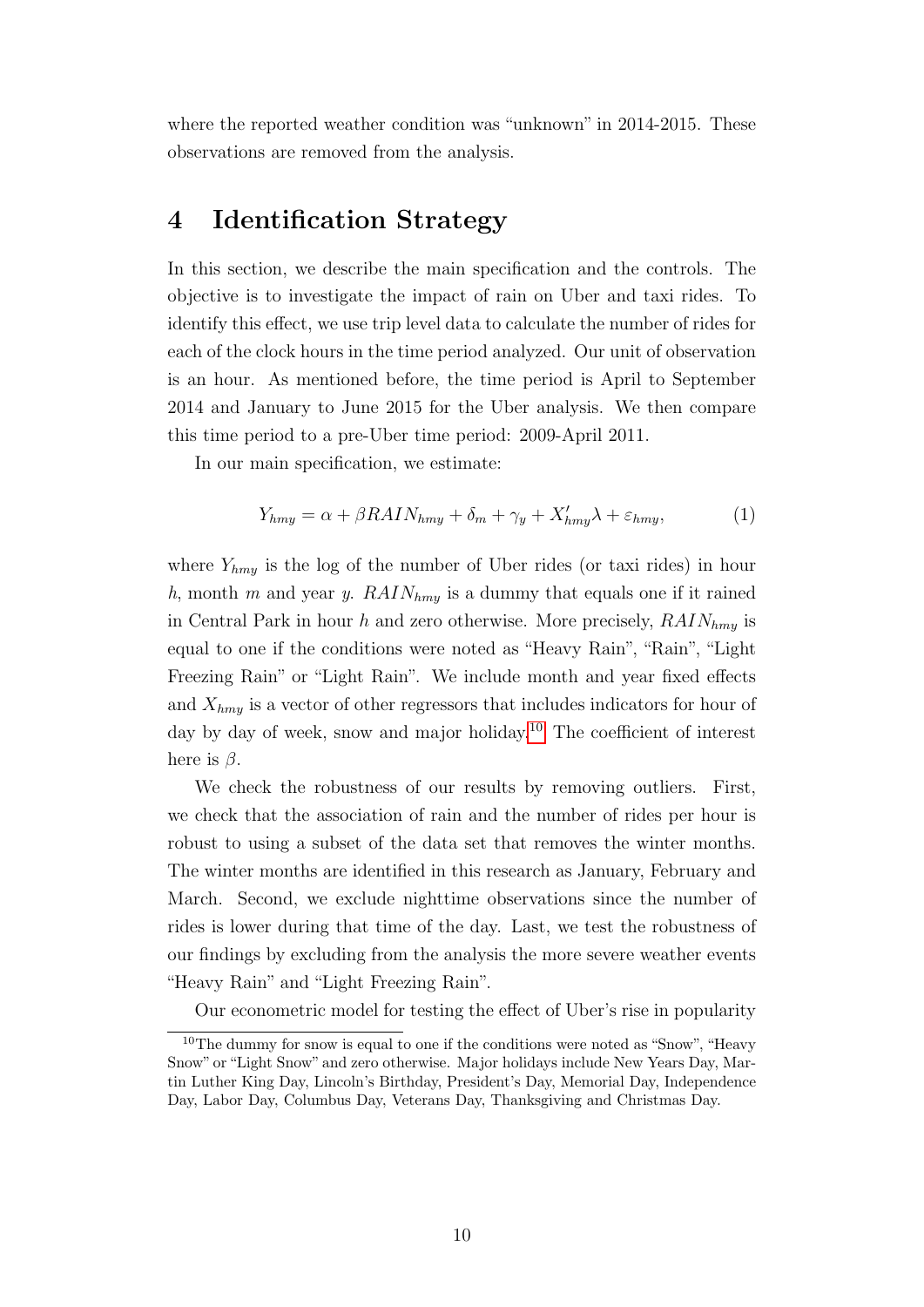on the number of taxi rides in rainy hours is as follows:

<span id="page-12-1"></span>
$$
Y_{hmy} = \alpha + \beta R A I N_{hmy} + \theta PostUber_{hmy}
$$

$$
+ \sigma R A I N_{hmy} \times PostUber_{hmy} + \delta_m + X'_{hmy} \lambda + \varepsilon_{hmy}, \quad (2)
$$

where the dependent variable is the log of the number of taxi rides in an hour h, month m and year y. PostUber is a variable that takes the value 1 if the year is after 2011. The interaction of  $RAIN$  and  $PostUber$  shows the effect of the introduction of Uber's platform in NYC on taxi rides in rainy hours. We include month and year fixed effects and our vector of time dummies  $(X_{hmu})$ . We add year fixed effects to the specification in case unobserved time-varying factors correlated with Uber entering the market would explain our results.

The interpretation relies on the identification condition that there are no other time-varying shocks that affect the number of taxi rides. Our analysis of taxi drivers' labor supply pre- and post-Uber should thus be viewed with caution since there were at least two changes in the New York taxi market during the time frame of investigation. First, Green taxi cabs (i.e., Boro taxis), which are able to serve the boroughs of New York and drop passengers off in the Manhattan core, began operating in 2013. Note that these cabs are unable to pick up trips in the south of Manhattan. We thus exclude Green taxi cabs from the analysis. Note that the introduction of Green taxi cabs may also encourage taxi drivers to compete more vigorously. Second, from September 4, 2012 through December 31, 2013 the rate for additional fifths of a mile was increased [\(Farber](#page-19-0) [\(2015\)](#page-19-0)).

### <span id="page-12-0"></span>5 Results

#### 5.1 Impact of Rain on Hourly Rides Post-Uber

We first estimate the effect of rain on taxi rides per hour. While our time period and dependent variables are different than in [Farber](#page-19-0) [\(2015\)](#page-19-0) (2009- 2013), his results provide a useful benchmark. [Farber](#page-19-0) [\(2015\)](#page-19-0) finds that there are approximately 7.1 percent less cabs in NYC when it is raining, but that taxi utilization rates (i.e., time with passengers) in the rain are 4.8 percent higher, and trips take 2.4 percent less time. We then test whether the effect of rain is similar for the number of Uber rides. If the demand is unmet in rainy hours, then Uber's surge pricing could encourage an increase in supply.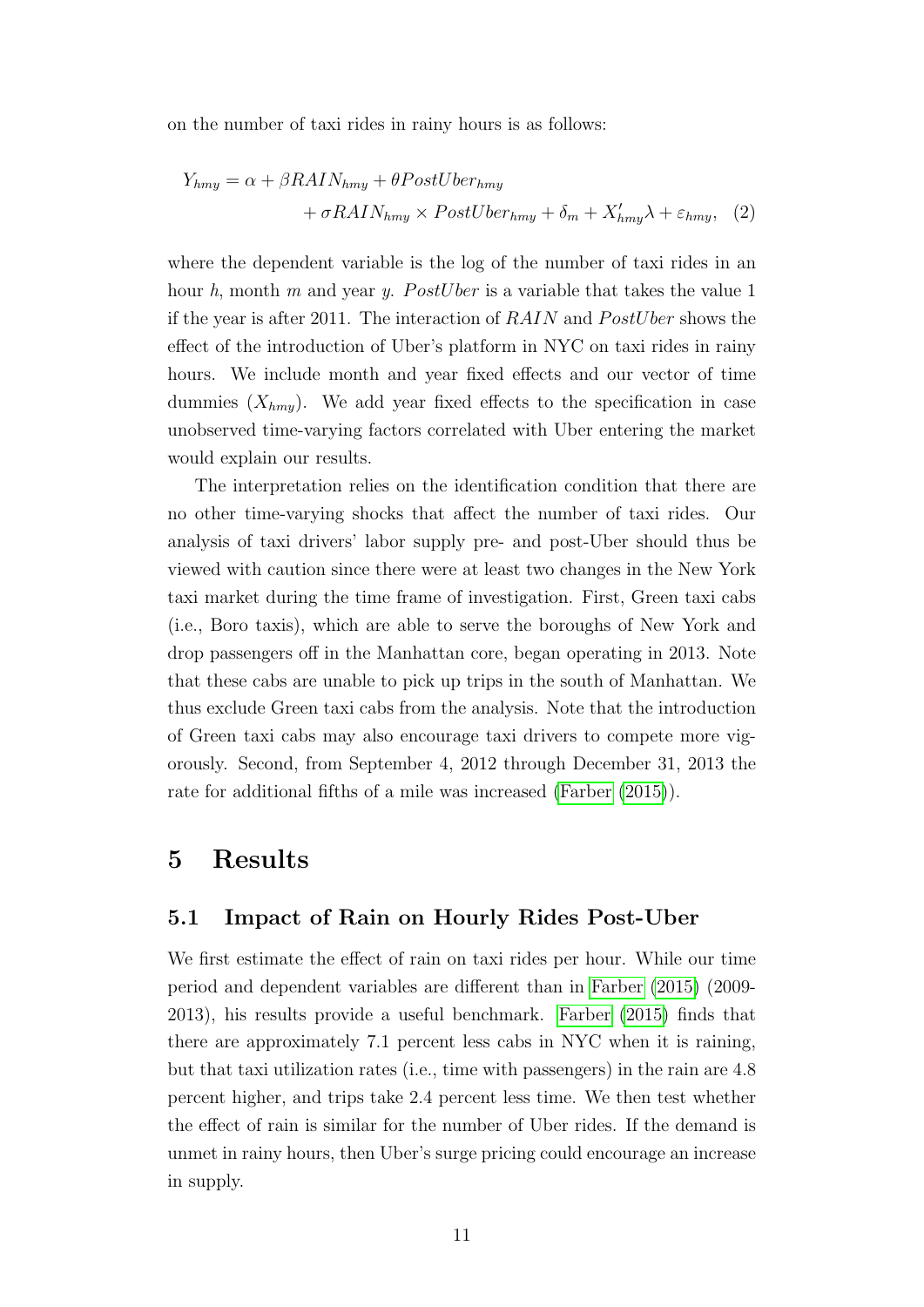Table [3](#page-24-0) contains OLS estimates of equation [\(1\)](#page-11-2) for Uber and taxi rides over the April to September 2014 and January to June 2015 periods (i.e., post-Uber period). The sample size is 8,648 observations (i.e., hours). The dependent variables are, respectively, the log of the number of taxi rides per hour in columns 1-3 and the log of the number of Uber rides per hour in columns 4-6. We report standard errors clustered by hour of day by day of week (168 clusters) in parentheses. What clearly emerges is that rainy hours are associated with a small increase in taxi rides and a large increase in Uber rides. In columns 1 and 4, we do not include any fixed effects and find that Uber rides increase by approximately 21 percent while taxi rides increase by only 3 percent. We include our set of time fixed effects in columns 2 and 5. The number of Uber rides is about 25 percent higher when it is raining and the estimate is significant at the 1 percent level. On the other hand, the number of taxi rides per hour increases by only 4 percent. In columns 3 and 6, we test the robustness of our estimates by excluding nighttime observations. The estimates are slightly larger for both taxi and Uber rides, but the difference is not statistically significantly different from the estimates including nighttime observations.

Table [4](#page-24-1) provides additional robustness checks. The structure of the table is similar to Table [3.](#page-24-0) We exclude respectively hours of heavy rain and light freezing rain in columns 1 and 4 and the months of January, February and March in columns 2 and 5. These specification checks confirm that Uber rides increase by approximately 25 percent in rainy hours while taxi rides increase by only 4 percent.

In columns 3 and 6, we separately test the effect of light rain and heavy rain on rides per hour. The variable Light Rain is equal to one if the condition is "Light Rain" and zero otherwise, while the variable Rain & Heavy Rain is equal to one if the condition is either "Heavy Rain" or "Rain" and zero otherwise.<sup>[11](#page-13-0)</sup> The estimates are positive and significant for both variables when the dependent variable is the log of the number of Uber rides. The estimated coefficient is larger for Rain & Heavy Rain (coeff. 0.380, std. error 0.032) than for Light Rain (coeff. 0.207, std. error 0.017) possibly suggesting that light rain does not increase demand as much as heavy rain. The estimates are also positive for taxi rides for both variables.

So far, our results are indicative that surge pricing encourages an overall increase in supply for Uber drivers. Unfortunately, it is impossible to test whether the increase in Uber rides during rainy hours is due to an in-

<span id="page-13-0"></span><sup>&</sup>lt;sup>11</sup>Note that coding the variable Rain & Heavy Rain equals to one if the condition is "Light Freezing Rain" leads to similar estimates.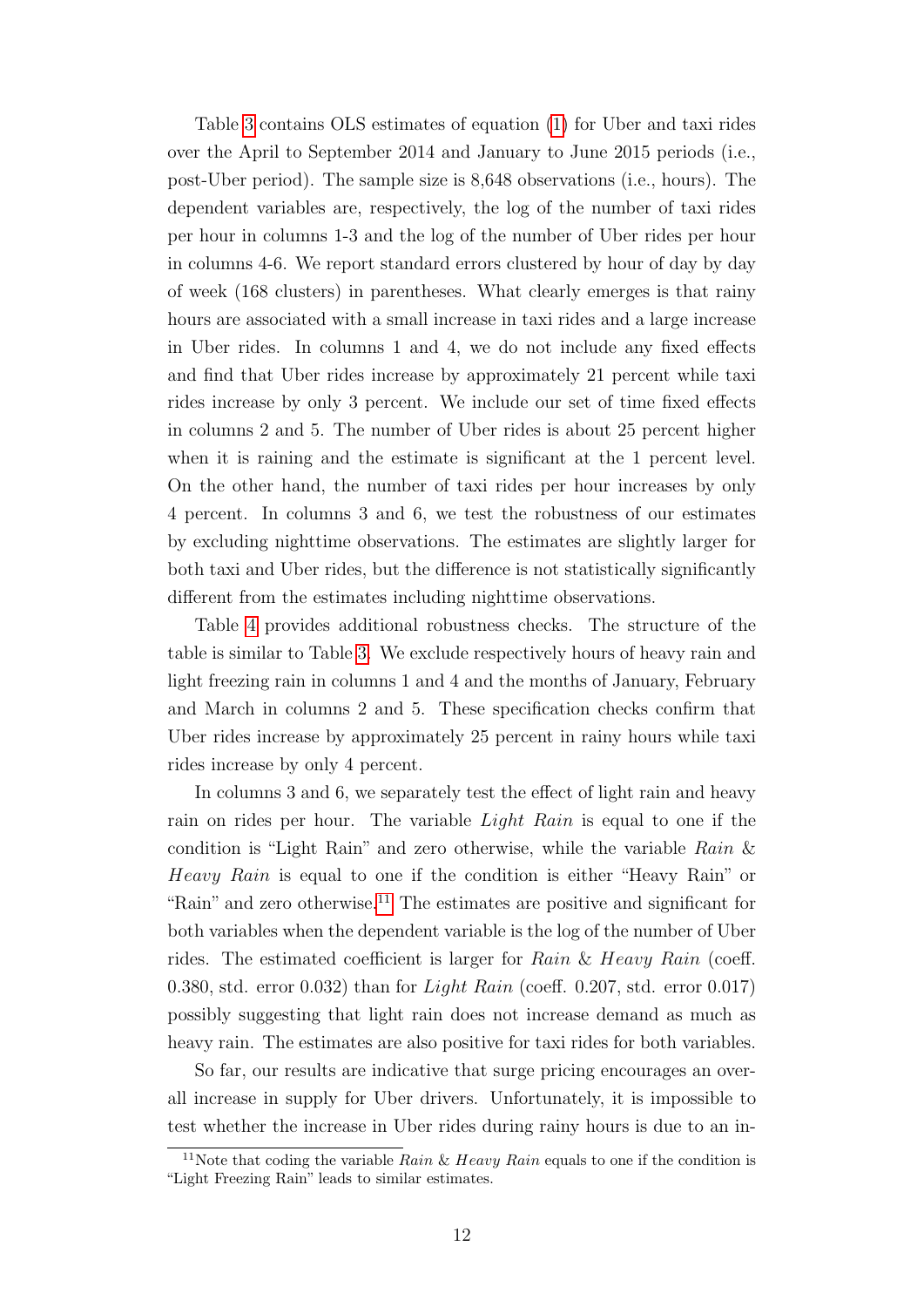crease in hours worked (intensive margin) or an increase in the number of Uber drivers working (extensive margin). Our results for the relationship between rain and taxi rides are consistent with the results of [Farber](#page-19-0) [\(2015\)](#page-19-0).

### 5.2 Impact of Rain on Daily Rides Post-Uber

In Table [5,](#page-25-0) we turn to presenting OLS estimates of the relationship between rain and daily rides. The time period is the same as in Table [3](#page-24-0) and the dependent variables are, respectively, the log of the number of taxi rides per day in columns 1-3 and the log of the number of Uber rides per day in columns 4-6. Our variable of interest in columns 1, 2, 4 and 5, Rain Day, is a dummy that is equal to one if the conditions were noted as "Heavy Rain", "Rain", "Light Freezing Rain" or "Light Rain" at any point during the day and zero otherwise. In columns 3 and 6, we replace Rain Day with the variable Hours of Rain. Hours of Rain is a continuous variable that is equal to the number of hours of rain per day. Note that the average number of hours of rain in a rainy day is 4.01 (std. deviation 3.39). We include week, month and year fixed effects and holiday dummies in columns 2, 3, 5 and 6.

The results suggest that the number of Uber rides increases by approximately 8 percent during rainy days. The estimate is significant at the 10 percent level. We also find that an additional hour of rain increases the number of Uber rides per day by 2.5 percent. On the other hand, there is no evidence that rain increases the number of taxi rides per day. The estimates are small, positive and statistically insignificant. The result that rain increases daily rides provides weak evidence that Uber drivers do not have reference-dependent preferences in which workers have a reference level of daily income. Additional information on utilization rates and length of trips is required to confirm this result.

### 5.3 Impact of Uber on Taxi Rides

In this subsection, we first investigate whether the estimated effect of rain on taxi rides is similar in the pre-Uber era. We then test whether the number of taxi rides decreased after Uber entered the market.

The time period for the pre-Uber period is from January 2009 to April 2011. Table [6](#page-25-1) presents OLS estimates for taxi rides per hour for this time period.[12](#page-14-0) Column 1 does not include control variables, while the estimates

<span id="page-14-0"></span> $12$ Appendix Table [A2](#page-28-1) shows OLS estimates for taxi rides per day in the pre-Uber era.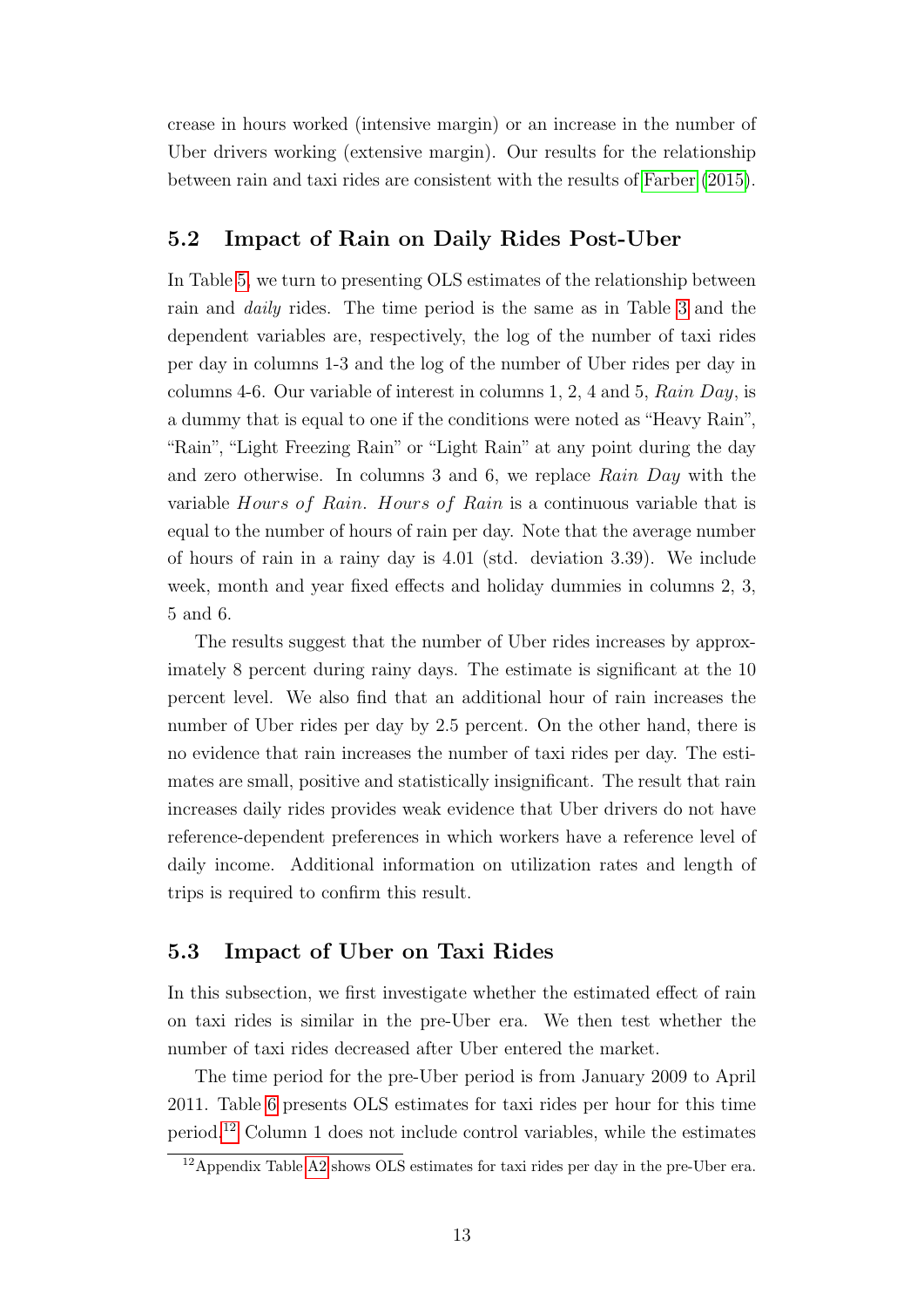in the remaining columns include our usual time indicators. The number of taxi rides in rainy hours increases by 5 percent. The estimates are significant at the 1 percent level when the controls are included.

We provide robustness checks in columns 3-5. The specifications where we omit nighttime observations, heavy rains and light freezing rain, and winter months yield estimates that range from 4.7 to 6.4 percent, confirming the increased number of transactions in rainy hours for taxis. In column 6, we include the variables Light Rain and Rain & Heavy Rain in the model. The estimates are statistically significant and suggest that the number of taxi rides increases by 9.1 percent for hours with either rain or heavy rain. The estimated effect for the variable Light Rain is also statistically significant with a smaller coefficient of 0.037.

In Table [7,](#page-26-0) we test explicitly whether the number of taxi rides per hour reacts more to rain in the pre-Uber period than in 2014-2015. (See Appendix Table [A3](#page-29-0) for the analysis at the day level.) All columns include our time fixed effects. Column 1 first shows the relationship between the number of taxi rides and the variable  $PostUber$ . Column 1 shows that the number of taxi rides per hour decreased by approximately 8.1 percent in the post-Uber period. This result is in line with descriptive statistics presented before (figure [1\)](#page-20-0) and suggests that the market entry of Uber led to a decrease in taxi rides.

Column 2 adds our dummy variable for rain, but without the interaction with *PostUber*. Over the full period of study, the number of taxi rides in rainy hours increases by roughly 5 percent. Column 3 presents estimates of equation [\(2\)](#page-12-1) where we include  $PostUber$ , the dummy for rain and the interaction term. The interaction of  $RAIN$  and  $PostUber$  shows the additional effect of Uber entering the market on the variation of taxi rides in rainy hours. A negative estimate could suggest that there is a substitution of taxi rides to Uber rides, and especially so when it rains. A negative effect could also be indicative that that the disutility of driving in the rain for taxi drivers has increased since May 2011. If the increasing number of Uber drivers in rainy hours results in more competition to find passengers, this may decrease the time spent with a passenger and decrease the willingness to work in the rain for taxi drivers.

The interaction term,  $\sigma$ , is negative, but not statistically significant at the 10 percent level. This means that the number of taxi rides in rainy hours has not decreased by more than in non-rainy hours since Uber entered the market. In column 4, we check the robustness of this result by interacting our month fixed effects  $(\delta_m)$  with the indicator *PostUber*. The interaction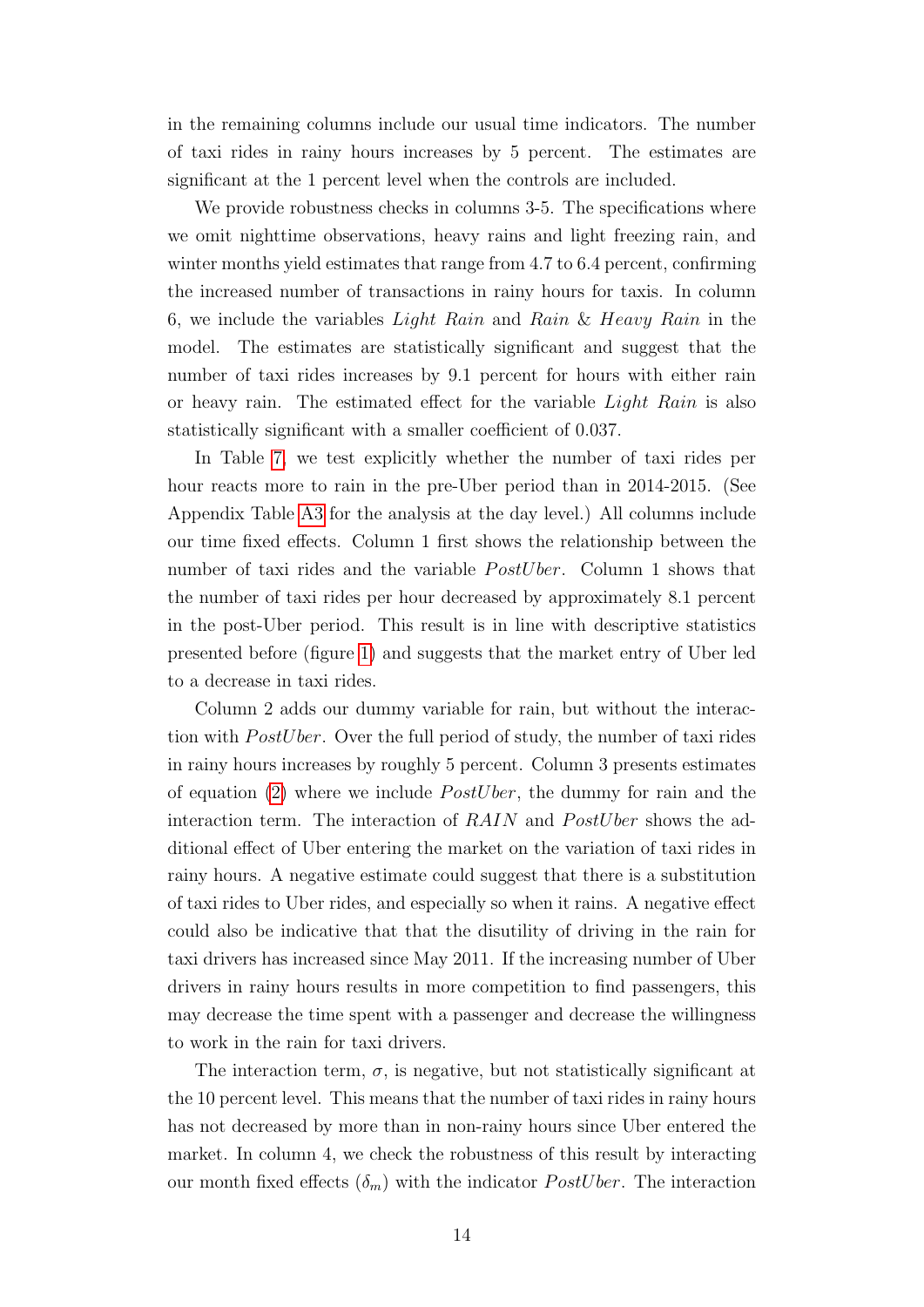term remains negative and statistically insignificant.

Of note, though, our research focuses on a time period in which Uber was still growing. The analysis of the number of taxi rides pre- and post-Uber could yield very different conclusions when Uber reaches its steady state.

#### 5.4 Impact of Uber on Total (Uber and Taxi) Rides

Turning now to a different dependent variable, Table [8](#page-27-0) shows the effect of Uber entering NYC's market on the total number of rides (i.e. Uber plus taxi rides) per hour. (See Appendix Table [A4](#page-29-1) for the analysis at the day level.) The layout is the same as in Table [7.](#page-26-0) The coefficients on the PostU ber variable indicate that the total number of rides per hour is  $8 \text{ to }$ 9 percent higher in the time period 2014-2015. As shown before, this result is due to the large increase in Uber rides and the small decrease in taxi rides.

The coefficient estimates for the rain dummy indicate that over the full period of study total rides increases by approximately 5.7 percent when it rains. Then, the next row shows the coefficient estimates for the interaction of the variables  $RAIN$  and  $PostUber$ . A positive coefficient is expected if the increased number of transactions in the rain is relatively larger than the increased number of rides in non-rainy hours since May 2011. The estimated coefficient is positive and statistically significant at the 10 percent level, suggesting that, since Uber entered the market, it is relatively easier to get a ride in rainy than in non-rainy hours. More precisely, we find that the number of total rides in rainy hours increased by an additional 1.2 percent in post-Uber years.

In column 4, we check whether this result is robust by interacting our month dummies and the indicator *PostUber*. We find that the coefficient is slightly larger, suggesting that the result presented in column 3 is robust. In column 5, we test whether the effect is larger for interaction of the variables  $Rain & Heavy Rain$  and  $PostUber$ . The estimate is positive and statistically significant (coeff. 0.021, std. error 0.012).

Our findings suggest that Uber has made it easier to get a ride, and especially so in the rain. The results are consistent with a substitution from taxi rides to Uber rides and suggest that surge pricing encourages an overall increase in supply for Uber drivers.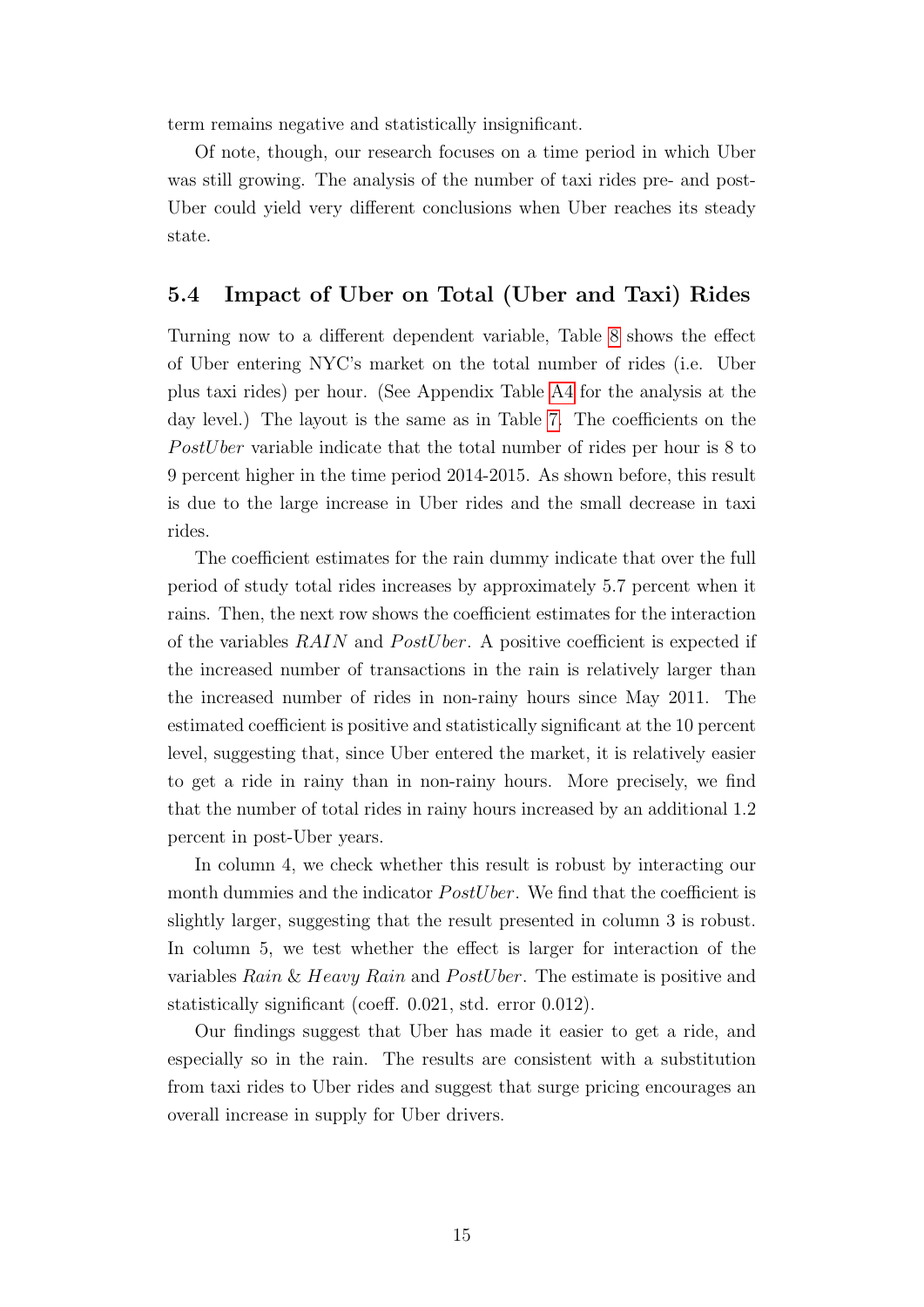# 6 Conclusion

Using all Uber rides in NYC from April to September 2014 and January to June 2015, we investigated the effect of rain on the labor supply of Uber drivers and found that the number of Uber rides per hour increases by approximately 25 percent when it is raining. During the same time period, the number of taxi rides per hour increases significantly less than the number of Uber rides in rainy hours. We also provided some evidence that during rainy days, the number of rides increases by about 8 percent for Uber. On the other hand, the number of taxi rides per day is not related to rain. That rain would have a different effect on taxi and Uber rides is in line with a neoclassical intertemporal model of labor, given that only Uber rides are subject to rain surge pricing.

Looking at the impact of Uber on taxi rides, we found that the number of taxi rides per hour decreased by 8 percent after Uber entered the New York market in May 2011. This result is consistent with a substitution from taxis to Uber cars.

We then checked whether it was easier to find a ride in the rain after the entry of Uber in May 2011. We first compared the total (Uber plus taxi) number of rides in a post-Uber period to the number of taxi rides in a pre-Uber period and found that the total number of rides increased by approximately 9 percent in post-Uber years. We then tested whether it was relatively easier to get a ride in rainy than in non-rainy hours in 2014-2015. Our results indicated that the total number of rides increased by proportionally more in rainy hours.

The results have important implications for the ongoing debate on whether Uber is depressing taxi demand and whether Uber increases consumers' welfare. In particular, they highlight that Uber is substituting for taxi cabs in NYC and that surge pricing seems effective in increasing labor supply. Future research could study in more details whether Uber driver labor supply is best characterized by standard neoclassical intertemporal models of labor supply or models of reference-dependent preferences using hourly data on occupancy and number of hacks.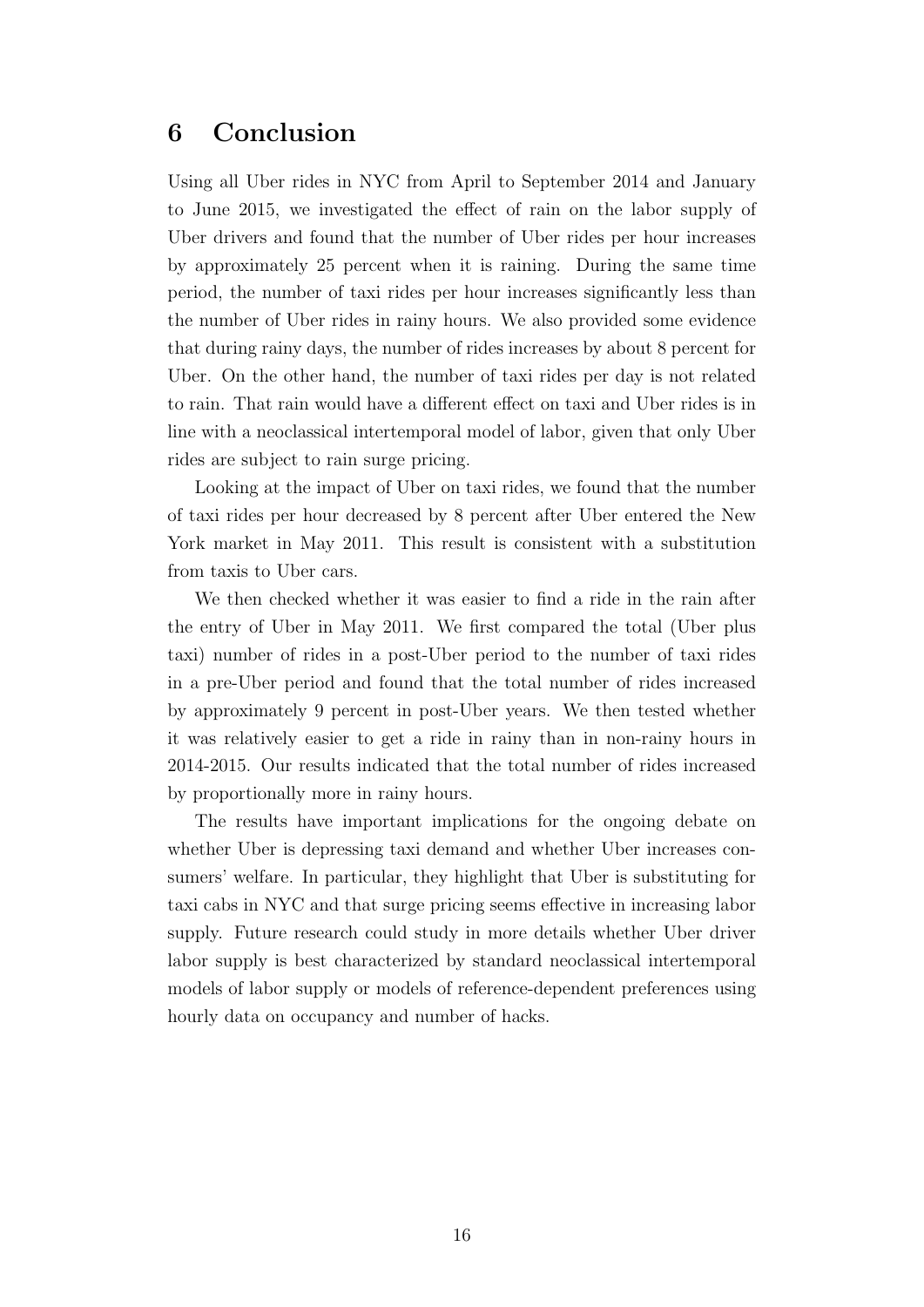## References

- <span id="page-18-3"></span>Agarwal, S., Diao, M., Pan, J. and Sing, T. F.: 2015, Are Singaporean Cabdrivers Target Earners? Mimeo: University of Singapore.
- <span id="page-18-6"></span>Ashenfelter, O., Doran, K. and Schaller, B.: 2010, A Shred of Credible Evidence on the Long-run Elasticity of Labour Supply, Economica 77(308), 637–650.
- <span id="page-18-1"></span>Blundell, R. and MaCurdy, T.: 1999, Labor Supply: A Review of Alternative Approaches, in O. Ashenfelter and D. Card (eds), Handbook of Labor Economics, Vol. 3A, Amsterdam: North-Holland, pp. 1559–1695.
- <span id="page-18-10"></span>Buchholz, N.: 2016, Spatial Equilibrium, Search Frictions and Efficient Regulation in the Taxi Industry. Mimeo: University of Texas at Austin.
- <span id="page-18-0"></span>Camerer, C., Babcock, L., Loewenstein, G. and Thaler, R.: 1997, Labor Supply of New York City Cabdrivers: One Day at a Time, Quarterly Journal of Economics 112(2), 407–441.
- <span id="page-18-2"></span>Chang, T. and Gross, T.: 2014, How Many Pears Would a Pear Packer Pack if a Pear Packer Could Pack Pears at Quasi-Exogenously Varying Piece Rates?, Journal of Economic Behavior & Organization  $99(C)$ , 1-17.
- <span id="page-18-7"></span>Chen, M. K. and Sheldon, M.: 2015, Dynamic Pricing in a Labor Market: Surge Pricing and Flexible Work on the Uber Platform. Mimeo: UCLA Anderson School of Management.
- <span id="page-18-4"></span>Chou, Y. K.: 2002, Testing Alternative Models of Labour Supply: Evidence from Taxi Drivers in Singapore, Singapore Economic Review 47(01), 17– 47.
- <span id="page-18-9"></span>Connolly, M.: 2008, Here Comes the Rain Again: Weather and the Intertemporal Substitution of Leisure, Journal of Labor Economics 26(1), 73–100.
- <span id="page-18-8"></span>Cramer, J. and Krueger, A. B.: 2016, Disruptive Change in the Taxi Business: The Case of Uber, American Economic Review, Papers and Proceedings 106(5), 177–182.
- <span id="page-18-5"></span>Crawford, V. P. and Meng, J.: 2011, New York City Cab Drivers' Labor Supply Revisited: Reference-Dependent Preferences with Rational Expectations Targets for Hours and Income, American Economic Review 101(5), 1912–1932.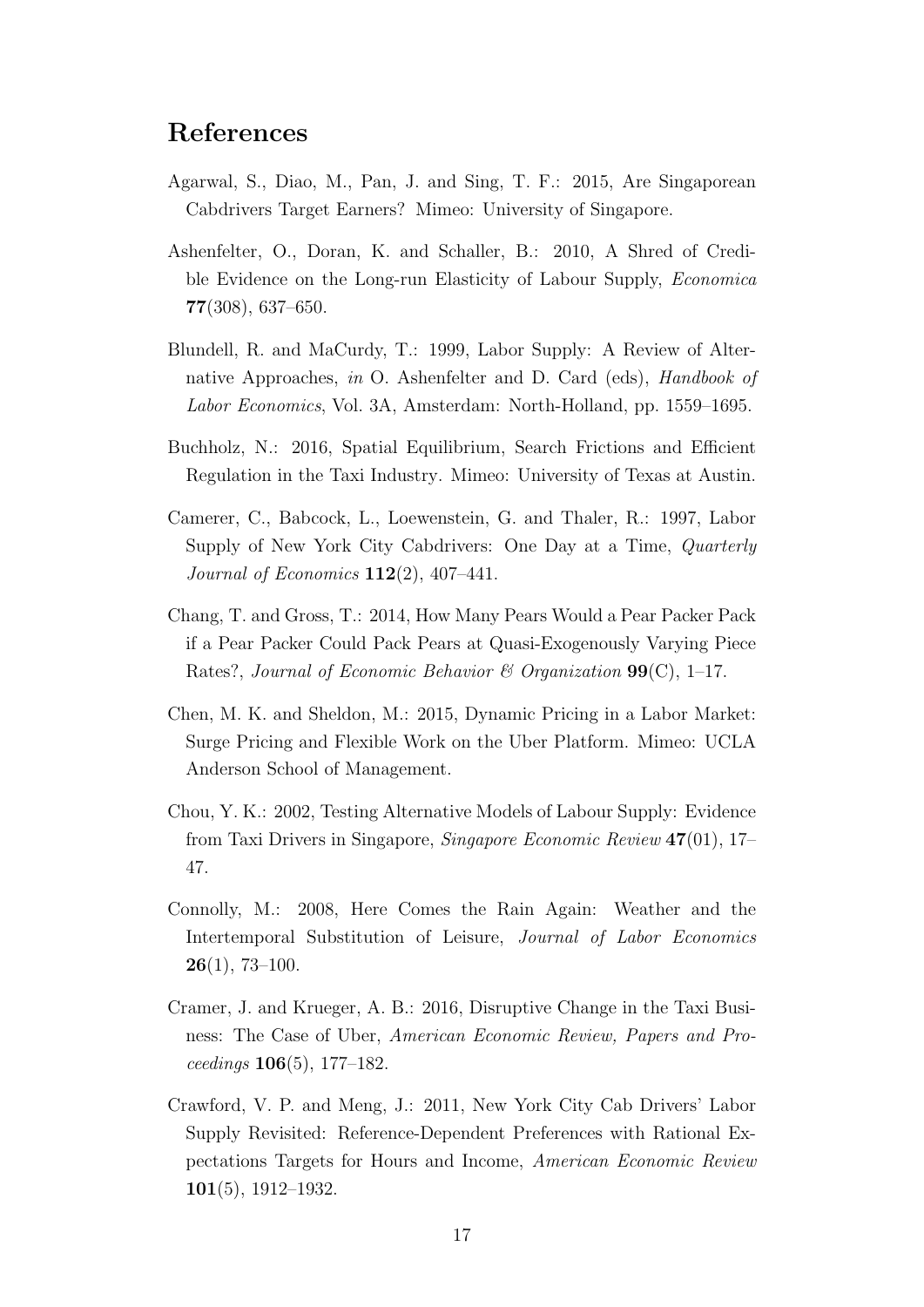- <span id="page-19-6"></span>Doran, K.: 2014, Are Long-Term Wage Elasticities of Labor Supply More Negative than Short-Term Ones?, Economics Letters 122(2), 208–210.
- <span id="page-19-10"></span>Farber, H. S.: 2005, Is Tomorrow Another Day? The Labor Supply of New York City Cabdrivers, *Journal of Political Economy* 113(1), 46–82.
- <span id="page-19-7"></span>Farber, H. S.: 2008, Reference-Dependent Preferences and Labor Supply: The Case of New York City Taxi Drivers, American Economic Review 98(3), 1069–1082.
- <span id="page-19-0"></span>Farber, H. S.: 2015, Why you Can't Find a Taxi in the Rain and Other Labor Supply Lessons from Cab Drivers, Quarterly Journal of Economics  $130(4)$ , 1975–2026.
- <span id="page-19-1"></span>Fehr, E. and Goette, L.: 2007, Do Workers Work More if Wages Are High? Evidence from a Randomized Field Experiment, American Economic  $Review 97(1), 298-317.$
- <span id="page-19-9"></span>Haggag, K., McManus, B. and Paci, G.: forthcoming, Learning by Driving: Productivity Improvements by New York City Taxi Drivers, American Economic Journal: Applied Economics .
- <span id="page-19-8"></span>Haggag, K. and Paci, G.: 2014, Default Tips, American Economic Journal: Applied Economics  $6(3)$ , 1–19.
- <span id="page-19-11"></span>Hall, J. V. and Krueger, A. B.: 2015, An Analysis of the Labor Market for Uber's Driver-Partners in the United States, Princeton University Industrial Relations Section Working Paper 587.
- <span id="page-19-4"></span>Kahneman, D. and Tversky, A.: 1979, Prospect Theory: An Analysis of Decision under Risk, Econometrica 47(2), 263–292.
- <span id="page-19-3"></span>Koszegi, B. and Rabin, M.: 2006, A Model of Reference-Dependent Preferences, *Quarterly Journal of Economics* 121(4), 1133–1165.
- <span id="page-19-2"></span>Oettinger, G.: 1999, An Empirical Analysis of the Daily Labor Supply of Stadium Vendors, Journal of Political Economy 107(2), 360–392.
- <span id="page-19-5"></span>Tversky, A. and Kahneman, D.: 1991, Loss Aversion in Riskless Choice: A Reference-Dependent Model, Quarterly Journal of Economics  $106(4)$ , 1039–1061.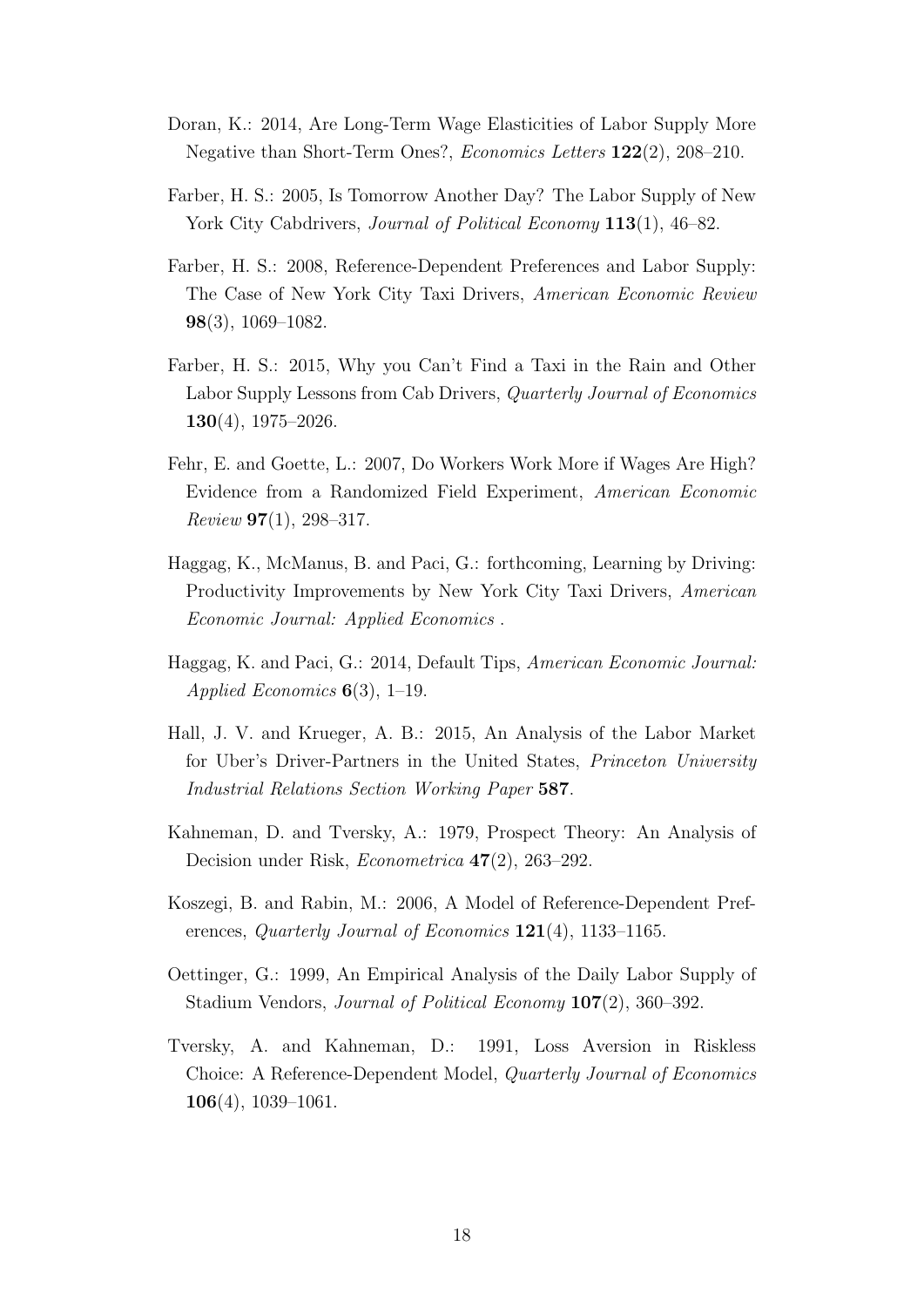<span id="page-20-0"></span>

Figure 1: Number of Uber and taxi rides per month. Uber entered the market in May 2011.

<span id="page-20-1"></span>

Figure 2: Fraction of Uber rides per hour of day. The time period is April-September 2014 and January-June 2015.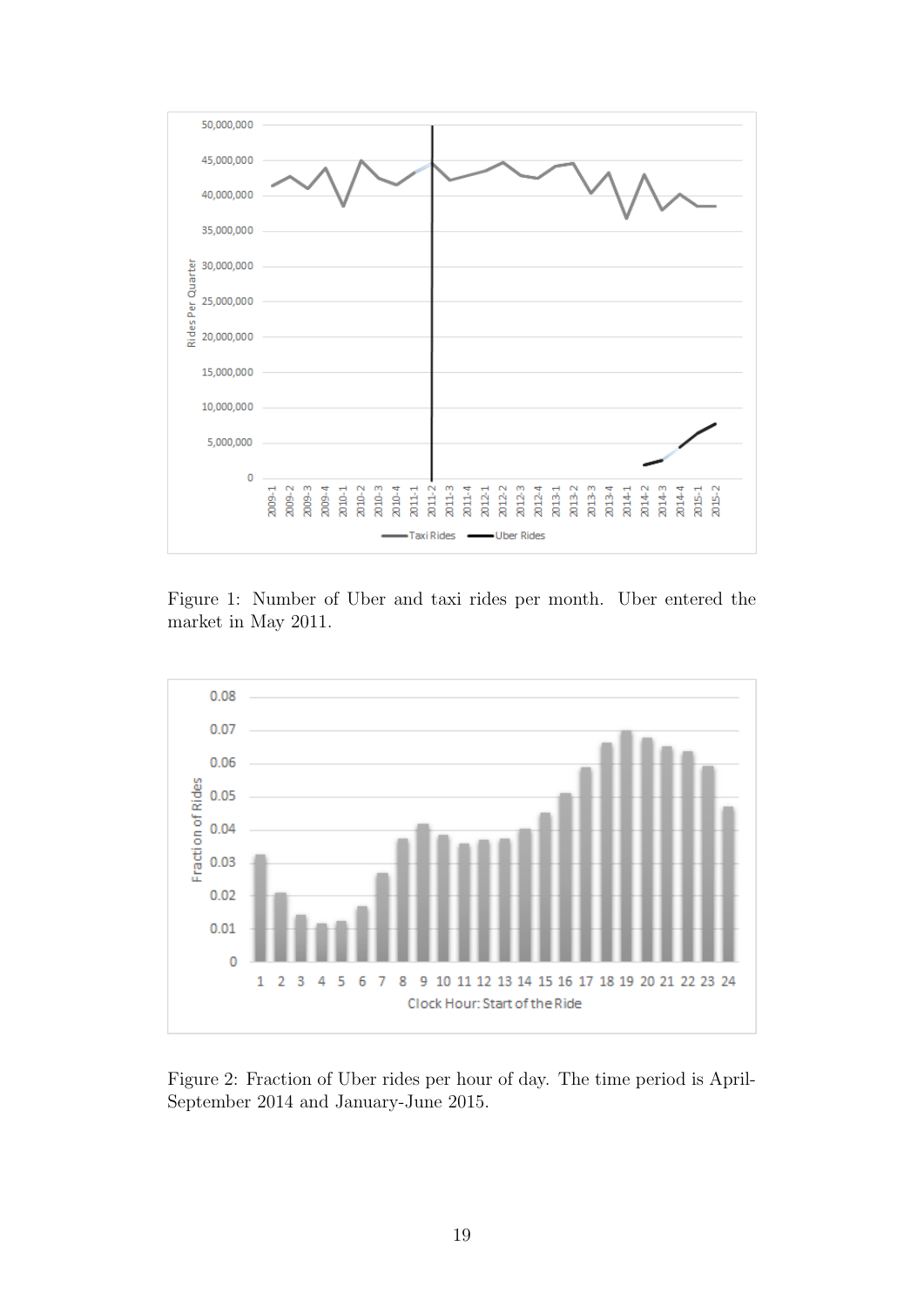<span id="page-21-0"></span>

Figure 3: Fraction of taxi rides per hour of day. The time period is April-September 2014 and January-June 2015 (post-Uber).

<span id="page-21-1"></span>

Figure 4: Fraction of taxi rides per hour of day. The time period is January 2009-April 2011 (pre-Uber).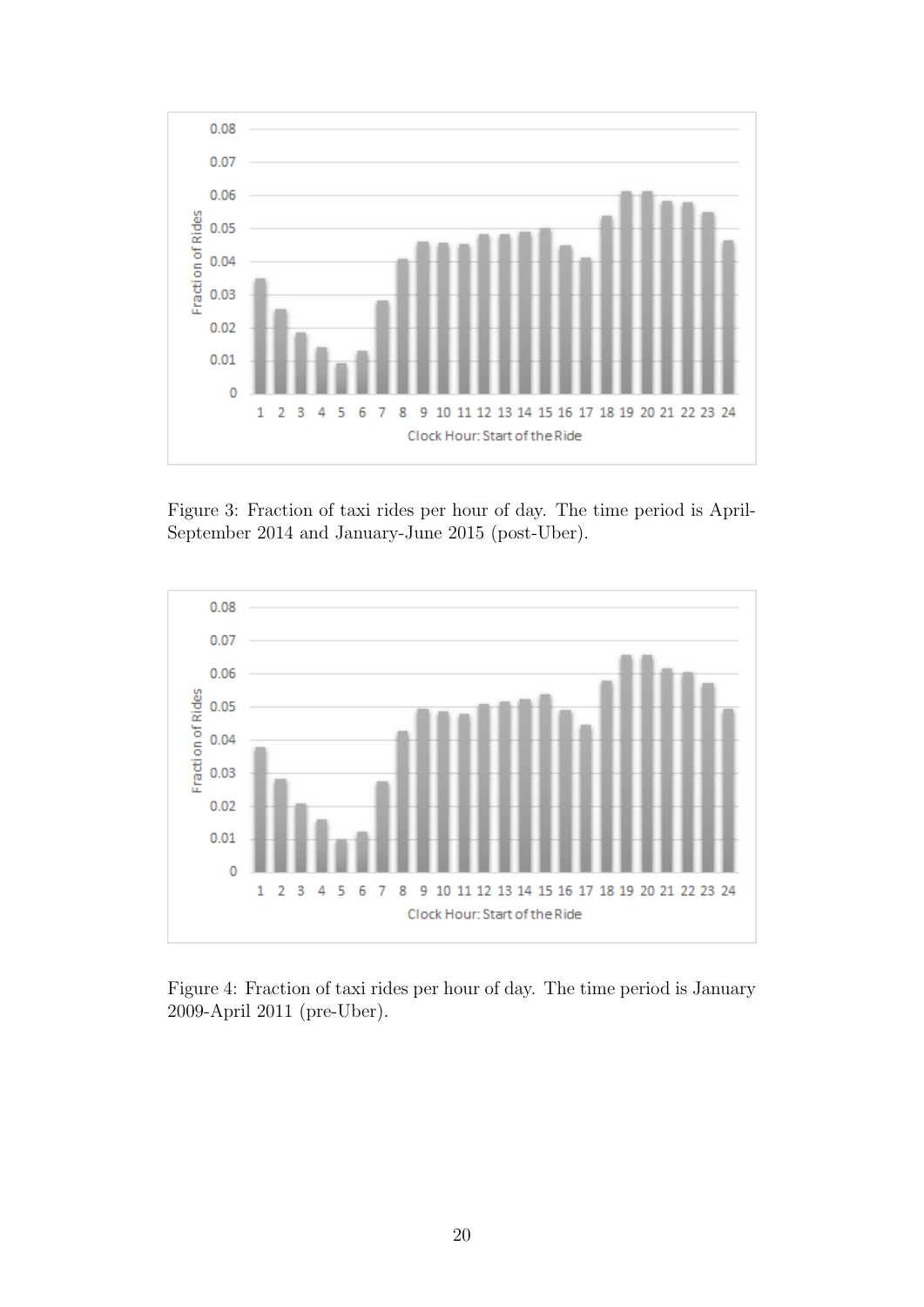# <span id="page-22-0"></span>7 Tables

|                        | Mean   | Std. Dev.                                | Max    | Min   | Obs.   |
|------------------------|--------|------------------------------------------|--------|-------|--------|
| Panel A                |        |                                          |        |       |        |
| Uber Rides             | 2,163  | 1,770                                    | 10,806 | 18    | 8,648  |
| Taxi Rides (Post-Uber) | 18,274 | 8,013                                    | 34,983 | 520   | 8,648  |
| Taxi Rides (Pre-Uber)  | 19,435 | 9,151                                    | 53,022 | 209   | 18,039 |
| Panel B                |        | Dropped Night $(1:00 - 5:00 \text{ AM})$ |        |       |        |
| Uber Rides             | 2,520  | 1,775                                    | 10,806 | 18    | 6,851  |
| Taxi Rides (Post-Uber) | 21,197 | 5,668                                    | 34,983 | 520   | 6,851  |
| Taxi Rides (Pre-Uber)  | 22,551 | 6,996                                    | 53,022 | 426   | 14,266 |
| Panel C                |        | Dropped Winter (January - March)         |        |       |        |
| Uber Rides             | 1,883  | 1,689                                    | 10,806 | 43    | 6,497  |
| Taxi Rides (Post-Uber) | 18,394 | 7,949                                    | 34,983 | 1,948 | 6,497  |
| Taxi Rides (Pre-Uber)  | 19,566 | 8,997                                    | 53,022 | 209   | 11,165 |

#### Table 1: Summary Statistics (per Hour).

Note: Authors' calculations. We report rides per hour. See Data section for more details. The time period pre-Uber is 2009-April 2011 The period post-Uber is April-September 2014 and January-June 2015. Panel B excludes from the sample rides from 1:00 to 5:00 AM. Panel C excludes from the sample the months of January, February and March.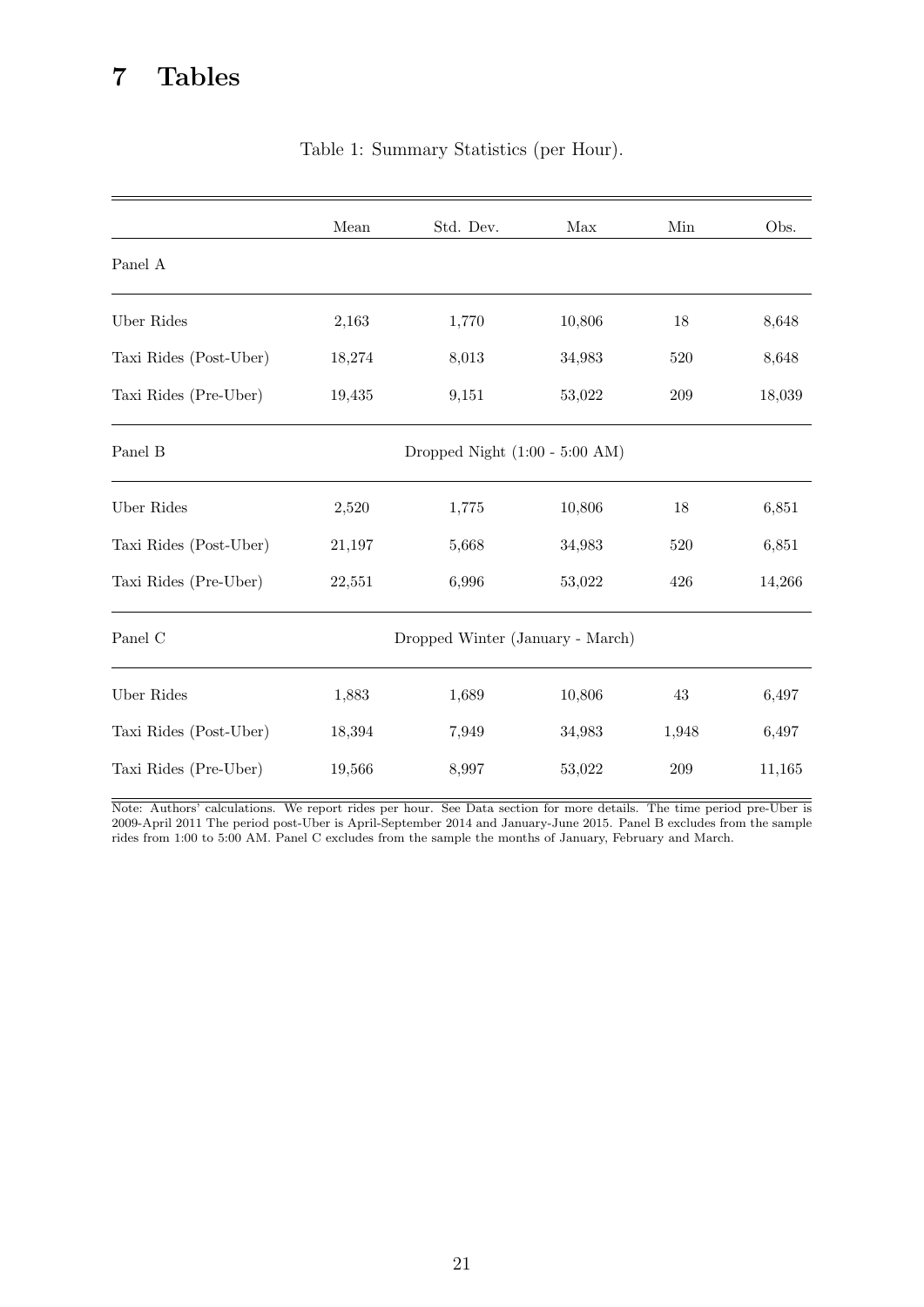|  | Table 2: Weather Data |  |
|--|-----------------------|--|
|  |                       |  |

<span id="page-23-0"></span>

|                     | Post-Uber Period   | Pre-Uber Period   |
|---------------------|--------------------|-------------------|
| Heavy Rain          | $22(0.3\%)$        | 51 $(0.3\%)$      |
| Rain                | 69 (0.8%)          | 175 (1.0%)        |
| Light Rain          | 295 (3.4%)         | 644 (3.6%)        |
| Light Freezing Rain | $8(0.1\%)$         | $20(0.1\%)$       |
| <b>Heavy Snow</b>   | $6(0.1\%)$         | 19 (0.1%)         |
| Snow                | 32 $(0.4\%)$       | 63 (0.4%)         |
| Light Snow          | 76 (0.9%)          | 178 (1.0%)        |
| Clear               | $4,522$ (52.2%)    | 9,459 (52.4%)     |
| Scattered Clouds    | 362 (4.2%)         | 738 (4.1%)        |
| Partly Cloudy       | 468 (5.4%)         | $1,056$ $(5.6\%)$ |
| Mostly Cloudy       | 697 (8.1%)         | $1,293(7.2\%)$    |
| Light Freezing Fog  | $0(0.0\%)$         | $6(0.0\%)$        |
| Overcast            | $1,872$ $(21.6\%)$ | 4,116 (22.8%)     |
| Fog                 | $4(0.1\%)$         | $6(0.0\%)$        |
| Haze                | $213(2.5\%)$       | 215 (1.2%)        |
| Mist                | $2(0.0\%)$         | $0(0.0\%)$        |
| Total               | 8,648 (100%)       | 18,039 (100%)     |

Note: Data from the National Weather Service Observatory in Central Park. The time pre-Uber period is 2009-April 2011. The post-Uber period is April-September 2014 and January-June 2015.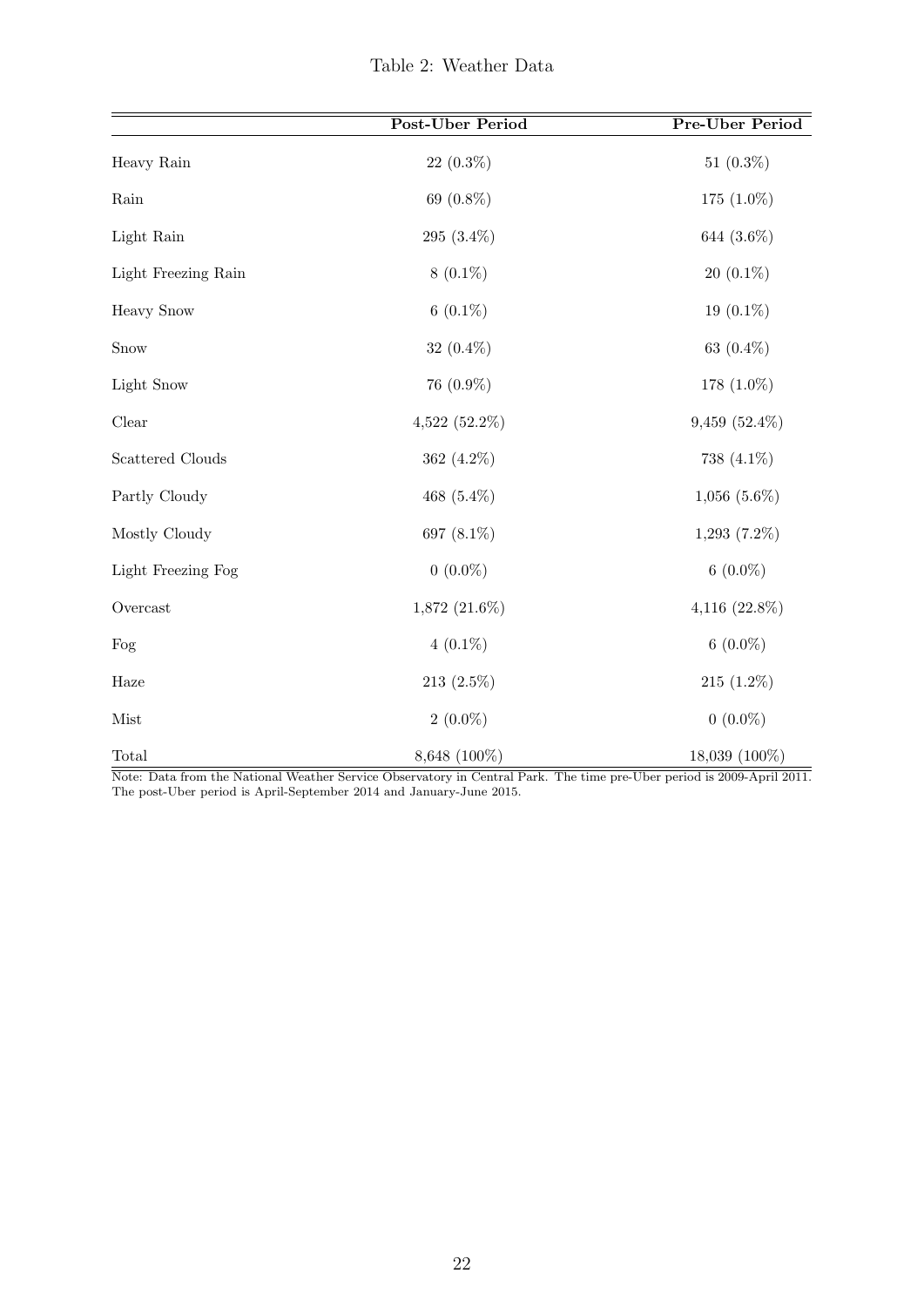| Natural log of           | Taxi Rides<br>$\left( 1\right)$ | Taxi Rides<br>(2) | Taxi Rides<br>Exclude<br>Night<br>$\left( 3\right)$ | Uber Rides<br>$\left( 4\right)$ | Uber Rides<br>(5) | Uber Rides<br>Exclude<br>Night<br>(6) |
|--------------------------|---------------------------------|-------------------|-----------------------------------------------------|---------------------------------|-------------------|---------------------------------------|
|                          |                                 |                   |                                                     |                                 |                   |                                       |
| Rain                     | 0.033<br>(0.032)                | 0.038<br>(0.005)  | 0.046<br>(0.006)                                    | 0.208<br>(0.056)                | 0.245<br>(0.015)  | 0.275<br>(0.016)                      |
| <b>Control Variables</b> |                                 |                   |                                                     |                                 |                   |                                       |
| Hour $\times$ Day FE     |                                 |                   |                                                     |                                 |                   |                                       |
| Week FE                  |                                 |                   |                                                     |                                 |                   |                                       |
| Month $&$ Year FE        |                                 |                   |                                                     |                                 |                   |                                       |
| Holiday & Snow FE        |                                 |                   |                                                     |                                 |                   |                                       |
| Observations             | 8.648                           | 8,648             | 6,851                                               | 8,648                           | 8,648             | 6,851                                 |
| R-Squared                | 0.000                           | 0.955             | 0.859                                               | 0.007                           | 0.931             | 0.917                                 |

<span id="page-24-0"></span>Table 3: Effect of Rain on Taxi and Uber Rides per Hour: Post-Uber.

Note: The unit of observation is an hour. The dependent variables are respectively the natural log of the number of taxi rides (col. 1-3) and the natural log of the number of Uber rides (col. 4-6). The time period is April-September 2014 and January-June 2015. Rain is a dummy that is equal to one if the conditions were noted as "Heavy Rain", "Rain", "Light Freezing Rain" or "Light Rain" and zero otherwise. Columns 3 and 6 exclude from the sample rides from 1:00 to 5:00 AM. Standard errors clustered by hour of day by day of week (168 clusters) are in parentheses.

<span id="page-24-1"></span>

| Natural log of           | Taxi Rides<br>Exclude<br>Heavy Rain<br>$\left( 1\right)$ | Taxi Rides<br>Exclude<br>Winter<br>$\left( 2\right)$ | Taxi Rides<br>(3) | Uber Rides<br>Exclude<br>Heavy Rain<br>(4) | Uber Rides<br>Exclude<br>Winter<br>(5) | Uber Rides<br>(6) |
|--------------------------|----------------------------------------------------------|------------------------------------------------------|-------------------|--------------------------------------------|----------------------------------------|-------------------|
|                          |                                                          |                                                      |                   |                                            |                                        |                   |
| Rain                     | 0.042<br>(0.006)                                         | 0.041<br>(0.005)                                     |                   | 0.237<br>(0.015)                           | 0.265<br>(0.018)                       |                   |
| Light Rain               |                                                          |                                                      | 0.032             |                                            |                                        | 0.207             |
|                          |                                                          |                                                      | (0.006)           |                                            |                                        | (0.017)           |
| Rain & Heavy Rain        |                                                          |                                                      | 0.073             |                                            |                                        | 0.380             |
|                          |                                                          |                                                      | (0.010)           |                                            |                                        | (0.032)           |
| <b>Control Variables</b> |                                                          |                                                      |                   |                                            |                                        |                   |
| Hour $\times$ Day FE     | ✓                                                        |                                                      |                   |                                            |                                        |                   |
| Week FE                  |                                                          |                                                      |                   |                                            |                                        |                   |
| Month $&$ Year FE        |                                                          |                                                      |                   |                                            |                                        |                   |
| Holiday & Snow FE        |                                                          |                                                      |                   |                                            |                                        |                   |
| Observations             | 8,618                                                    | 6,497                                                | 8,648             | 8,618                                      | 6,497                                  | 8,648             |
| R-Squared                | 0.955                                                    | 0.978                                                | 0.955             | 0.931                                      | 0.944                                  | 0.931             |

| Table 4: Robustness Checks for the Period Post-Uber (per Hour). |  |  |  |  |  |  |
|-----------------------------------------------------------------|--|--|--|--|--|--|
|-----------------------------------------------------------------|--|--|--|--|--|--|

Note: The unit of observation is an hour. The dependent variables are respectively the natural log of the number of taxi rides (col. 1-3) and the natural log of the number of Uber rides (col. 4-6). Rain is a dummy that is equal to one if the conditions were noted as "Heavy Rain", "Rain", "Light Freezing Rain" or "Light Rain" and zero otherwise. Light Rain is a dummy that is equal to one if the condition was noted as "Light Rain" and zero otherwise. Rain & Heavy Rain is a dummy that is equal to one if the conditions were noted as "Heavy Rain" or "Rain" and zero otherwise. Columns 1 and 4 exclude hours of "Heavy Rain" and "Light Freezing Rain". Columns 2 and 5 exclude from the sample the months of January, February and March. The time period is April-September 2014 and January-June 2015. Standard errors clustered by hour of day by day of week (168 clusters) are in parentheses.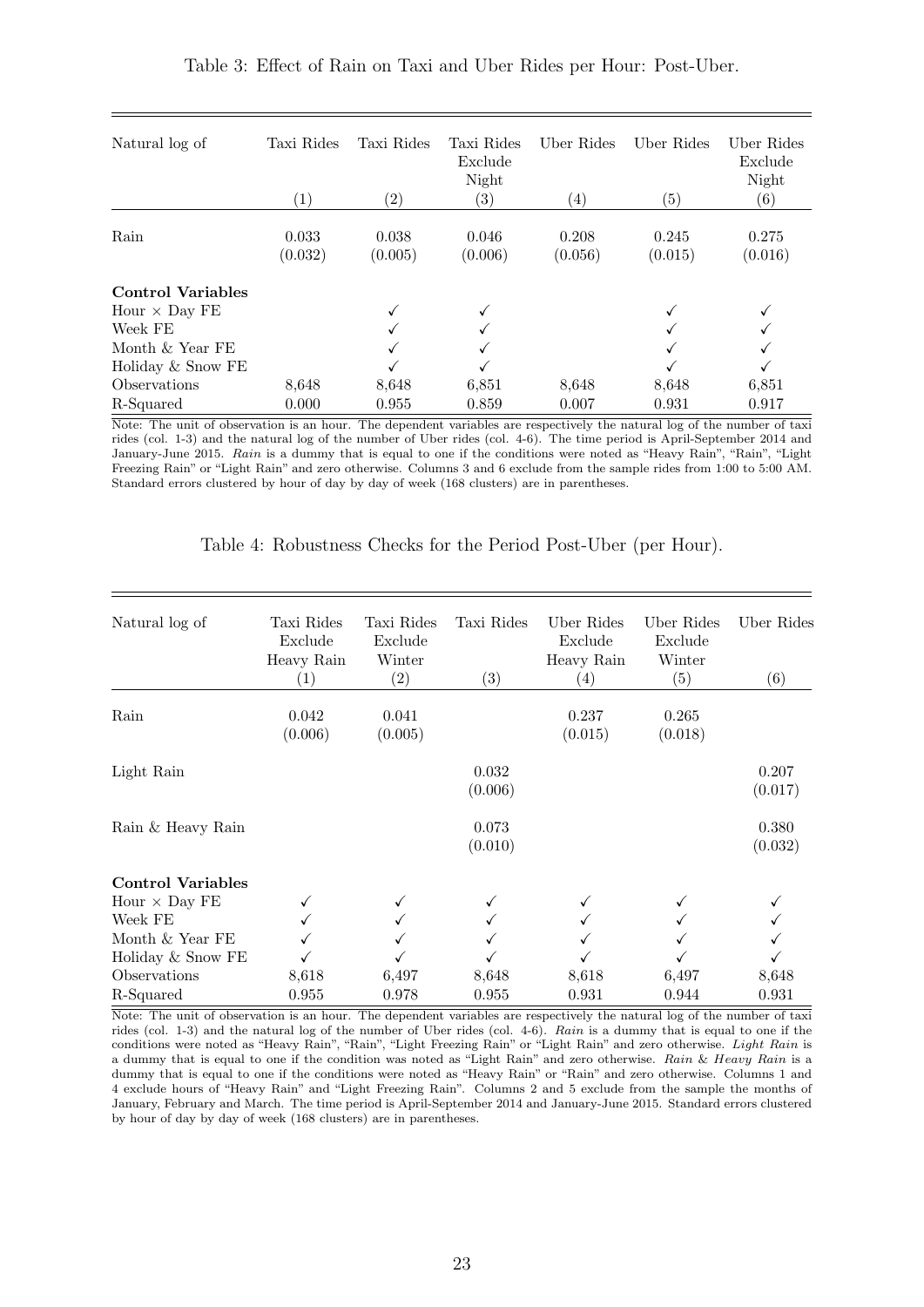| Natural log of           | Taxi Rides<br>$\left( 1\right)$ | Taxi Rides<br>$\left( 2\right)$ | Taxi Rides<br>$\left( 3\right)$ | Uber Rides<br>$\left( 4\right)$ | Uber Rides<br>(5)  | Uber Rides<br>$\left( 6\right)$ |
|--------------------------|---------------------------------|---------------------------------|---------------------------------|---------------------------------|--------------------|---------------------------------|
| Rain Day                 | 0.0186<br>(0.0164)              | 0.0100<br>(0.0142)              |                                 | $-0.0024$<br>(0.1026)           | 0.0766<br>(0.0465) |                                 |
| Hours of Rain            |                                 |                                 | 0.0018<br>(0.0021)              |                                 |                    | 0.0247<br>(0.0053)              |
| <b>Control Variables</b> |                                 |                                 |                                 |                                 |                    |                                 |
| Week FE                  |                                 |                                 |                                 |                                 |                    |                                 |
| Month $&$ Year FE        |                                 |                                 |                                 |                                 |                    |                                 |
| Holiday & Snow FE        |                                 |                                 |                                 |                                 |                    |                                 |
| Observations             | 366                             | 366                             | 366                             | 366                             | 366                | 366                             |
| R-Squared                | 0.003                           | 0.344                           | 0.344                           | 0.000                           | 0.810              | 0.814                           |

<span id="page-25-0"></span>Table 5: Effect of Rain on Taxi and Uber Rides per Day: Post-Uber.

Note: The unit of observation is a day. The dependent variables are respectively the natural log of the number of taxi rides (col. 1-3) and the natural log of the number of Uber rides (col. 4-6). The time period is April-September 2014 and January-June 2015. Rain Day is a dummy that is equal to one if the conditions were noted as "Heavy Rain", "Rain", "Light Freezing Rain" or "Light Rain" at any point during the day and zero otherwise. Hours of Rain is a variable that is equal to the number of hours in which the conditions were noted as "Heavy Rain", "Rain", "Light Freezing Rain" or "Light Rain". Robust standard errors are in parentheses.

<span id="page-25-1"></span>

| Natural log of           | Taxi Rides<br>(1) | Taxi Rides<br>$\left( 2\right)$ | Taxi Rides<br>Exclude<br>Night<br>$\left( 3\right)$ | Taxi Rides<br>Exclude<br>Heavy Rain<br>$\left( 4\right)$ | Taxi Rides<br>Exclude<br>Winter<br>(5) | Taxi Rides<br>(6) |
|--------------------------|-------------------|---------------------------------|-----------------------------------------------------|----------------------------------------------------------|----------------------------------------|-------------------|
| Rain                     | 0.050<br>(0.021)  | 0.049<br>(0.006)                | 0.064<br>(0.006)                                    | 0.047<br>(0.006)                                         | 0.053<br>(0.006)                       |                   |
| Light Rain               |                   |                                 |                                                     |                                                          |                                        | 0.037<br>(0.006)  |
| Rain & Heavy Rain        |                   |                                 |                                                     |                                                          |                                        | 0.091<br>(0.008)  |
| <b>Control Variables</b> |                   |                                 |                                                     |                                                          |                                        |                   |
| Hour $\times$ Day FE     |                   |                                 |                                                     |                                                          |                                        |                   |
| Week FE                  |                   |                                 |                                                     |                                                          |                                        |                   |
| Month and Year FE        |                   |                                 |                                                     |                                                          |                                        |                   |
| Holiday & Snow FE        |                   |                                 |                                                     |                                                          |                                        |                   |
| Observations             | 18,039            | 18,039                          | 14,226                                              | 17,968                                                   | 11,615                                 | 18,039            |
| R-Squared                | 0.000             | 0.923                           | 0.813                                               | 0.927                                                    | 0.939                                  | 0.927             |

Table 6: Effect of Rain on Taxi Rides per Hour: Pre-Uber.

Note: The unit of observation is an hour. The dependent variable is the natural log of the number of taxi rides. The time period is 2009-April 2011. Rain is a dummy that is equal to one if the conditions were noted as "Heavy Rain", "Rain", "Light Freezing Rain" or "Light Rain" and zero otherwise. Light Rain is a dummy that is equal to one if the condition was noted as "Light Rain" and zero otherwise. Rain & Heavy Rain is a dummy that is equal to one if the conditions were noted as "Heavy Rain" or "Rain" and zero otherwise. Column 3 excludes from the sample rides from 1:00 to 5:00 AM. Column 4 excludes hours of "Heavy Rain" and "Light Freezing Rain". Column 5 excludes from the sample the months of January, February and March. Standard errors clustered by hour of day by day of week (168 clusters) are in parentheses.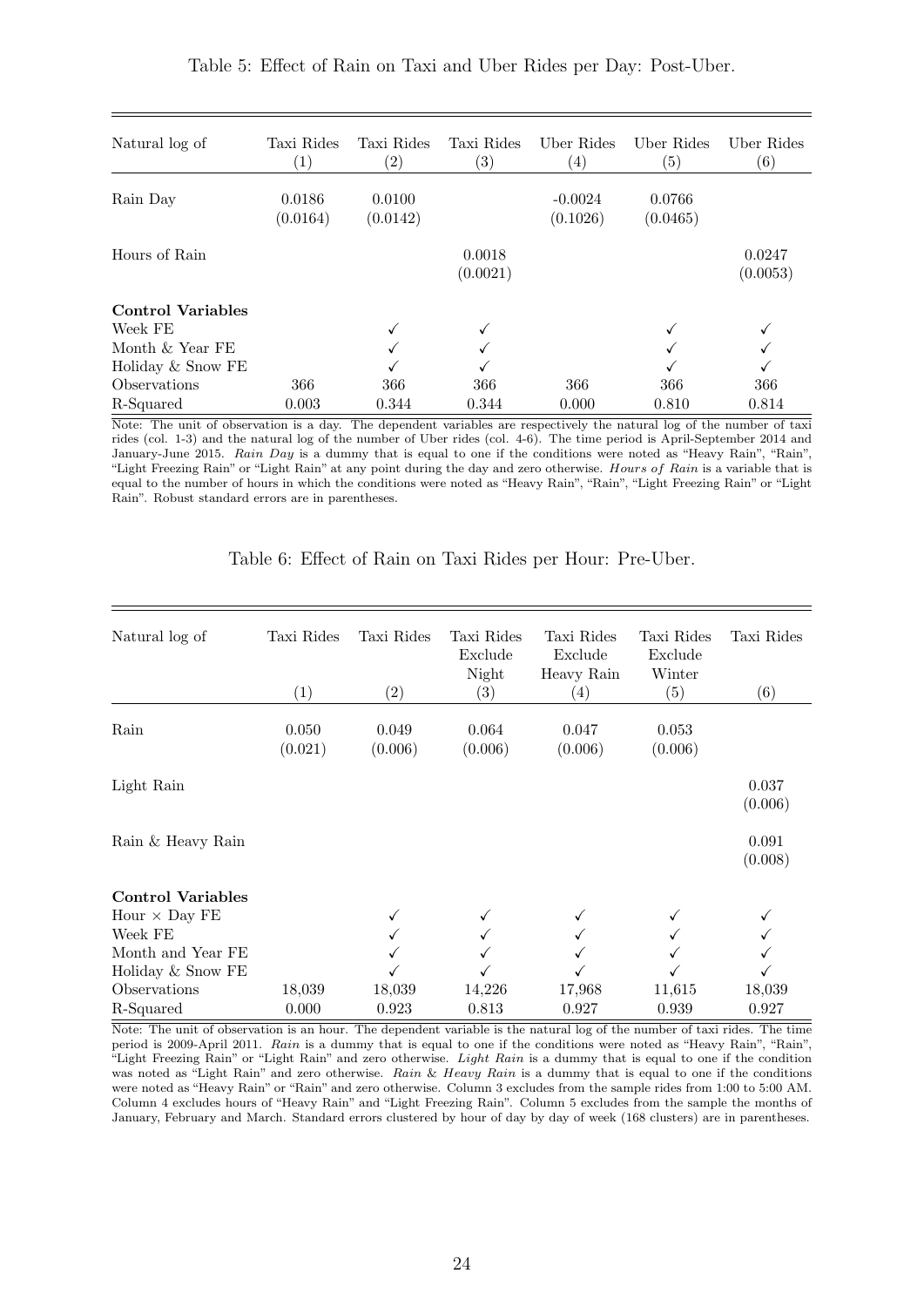<span id="page-26-0"></span>

| Natural log of                          | Taxi Rides<br>(1)   | Taxi Rides<br>(2)   | Taxi Rides<br>(3)   | Taxi Rides<br>(4)   | Taxi Rides<br>(5)   |
|-----------------------------------------|---------------------|---------------------|---------------------|---------------------|---------------------|
| Post-Uber                               | $-0.081$<br>(0.007) | $-0.081$<br>(0.007) | $-0.080$<br>(0.007) | $-0.085$<br>(0.014) | $-0.080$<br>(0.007) |
| Rain                                    |                     | 0.050<br>(0.005)    | 0.053<br>(0.006)    | 0.052<br>(0.006)    |                     |
| $Rain \times Post-Über$                 |                     |                     | $-0.010$<br>(0.007) | $-0.011$<br>(0.007) |                     |
| Light Rain                              |                     |                     |                     |                     | 0.042<br>(0.006)    |
| Light Rain<br>$\times$ Post-Uber        |                     |                     |                     |                     | $-0.010$<br>(0.009) |
| Rain & Heavy Rain                       |                     |                     |                     |                     | 0.091<br>(0.008)    |
| Rain & Heavy Rain<br>$\times$ Post-Uber |                     |                     |                     |                     | $-0.006$<br>(0.013) |
| <b>Control Variables</b>                |                     |                     |                     |                     |                     |
| Hour $\times$ Day FE                    | ✓                   | ✓                   |                     |                     | ✓                   |
| Week, Month & Year FE                   |                     |                     |                     | ✓                   |                     |
| Month $\times$ Post-Uber                |                     |                     |                     |                     |                     |
| Holiday & Snow FE                       | $\checkmark$        | ✓                   | ✓                   | ✓                   | $\checkmark$        |
| Observations                            | 26,687              | 26,687              | 26,687              | 26,687              | 26,687              |
| R-Squared                               | $\,0.929\,$         | 0.929               | 0.929               | 0.931               | 0.929               |

|  |  |  |  |  |  |  |  |  | Table 7: Effect of Rain on Taxi Rides per Hour: Pre- and Post-Uber. |  |
|--|--|--|--|--|--|--|--|--|---------------------------------------------------------------------|--|
|--|--|--|--|--|--|--|--|--|---------------------------------------------------------------------|--|

Note: The unit of observation is an hour. The dependent variable is the natural log of the number of taxi rides. The time period is 2009-April 2011, April-September 2014 and January-June 2015. Rain is a dummy that is equal to one if the conditions were noted as "Heavy Rain", "Rain", "Light Freezing Rain" or "Light Rain" and zero otherwise. Light Rain is a dummy that is equal to one if the condition was noted as "Light Rain" and zero otherwise. Rain & Heavy Rain is a dummy that is equal to one if the conditions were noted as "Heavy Rain" or "Rain" and zero otherwise. Post Uber is a dummy that is equal to one for the period April-September 2014 and January-June 2015 and zero otherwise. Standard errors clustered by hour of day by day of week (168 clusters) are in parentheses.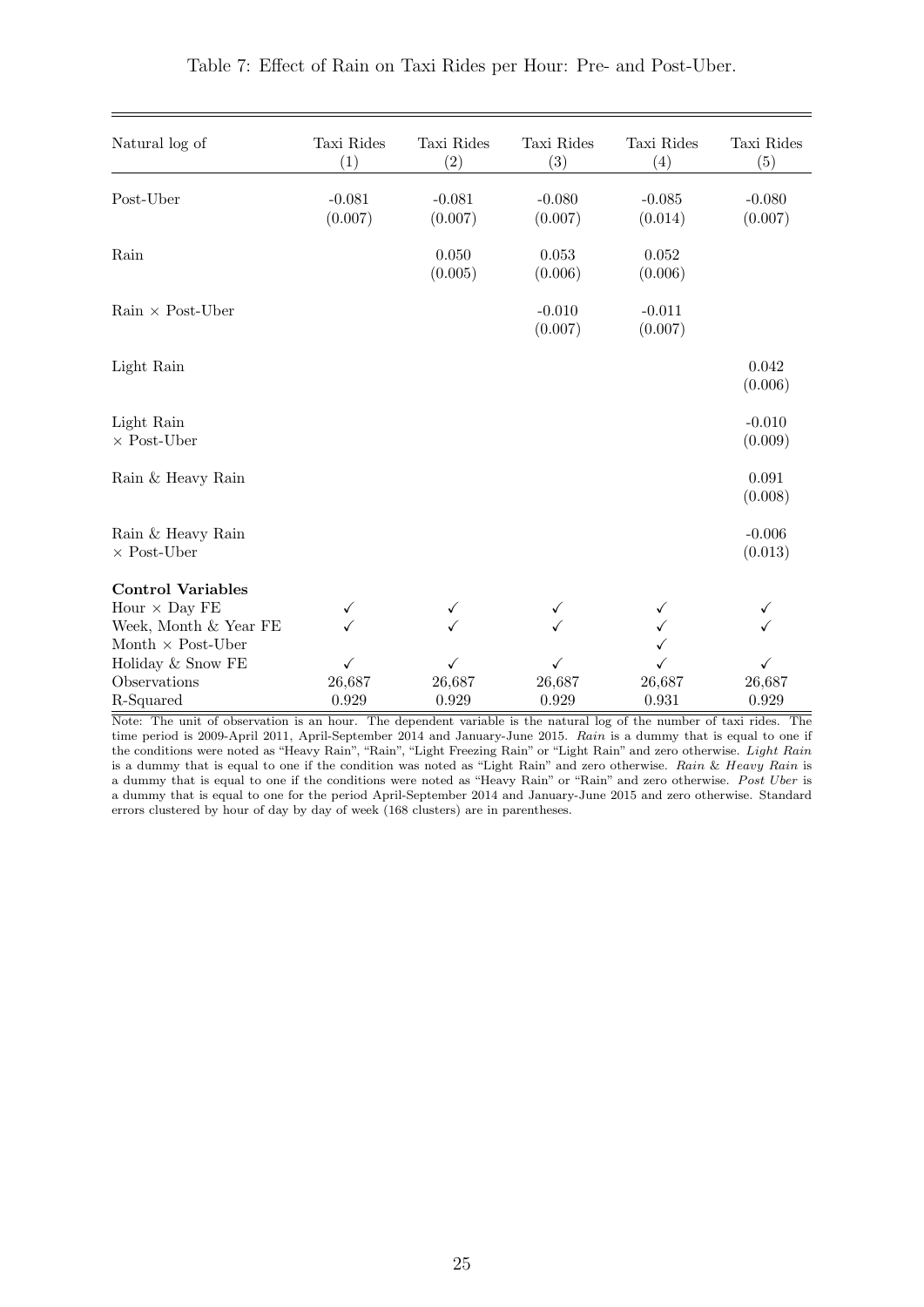<span id="page-27-0"></span>

| Natural log of                          | Total Rides<br>(1) | <b>Total Rides</b><br>$\left( 2\right)$ | <b>Total Rides</b><br>(3) | Total Rides<br>(4) | Total Rides<br>(5) |
|-----------------------------------------|--------------------|-----------------------------------------|---------------------------|--------------------|--------------------|
| Post-Uber                               | 0.090<br>(0.007)   | 0.091<br>(0.007)                        | 0.090<br>(0.007)          | 0.054<br>(0.014)   | 0.091<br>(0.007)   |
| Rain                                    |                    | 0.057<br>(0.005)                        | 0.053<br>(0.006)          | 0.053<br>(0.006)   |                    |
| $Rain \times Post-Über$                 |                    |                                         | 0.012<br>(0.007)          | 0.012<br>(0.007)   |                    |
| Light Rain                              |                    |                                         |                           |                    | 0.041<br>(0.006)   |
| Light Rain<br>$\times$ Post-Uber        |                    |                                         |                           |                    | 0.009<br>(0.009)   |
| Rain & Heavy Rain                       |                    |                                         |                           |                    | 0.092<br>(0.008)   |
| Rain & Heavy Rain<br>$\times$ Post-Uber |                    |                                         |                           |                    | 0.021<br>(0.012)   |
| <b>Control Variables</b>                |                    |                                         |                           |                    |                    |
| Hour $\times$ Day FE                    | $\checkmark$       | ✓                                       |                           | ✓                  | ✓                  |
| Week, Month & Year FE                   |                    | ✓                                       |                           | ✓                  |                    |
| Month $\times$ Post-Uber                |                    |                                         |                           |                    |                    |
| Holiday & Snow FE                       | $\checkmark$       | ✓                                       | $\checkmark$              | ✓                  | ✓                  |
| Observations                            | 26,687             | 26,687                                  | 26,687                    | 26,687             | 26,687             |
| R-Squared                               | 0.929              | 0.930                                   | 0.930                     | 0.930              | 0.930              |

Note: The unit of observation is an hour. The dependent variable is the natural log of the number of total (taxi plus Uber) rides. The time period is 2009-April 2011, April-September 2014 and January-June 2015. Rain is a dummy that is equal to one if the conditions were noted as "Heavy Rain", "Rain", "Light Freezing Rain" or "Light Rain" and zero otherwise. Light Rain is a dummy that is equal to one if the condition was noted as "Light Rain" and zero otherwise. Rain & Heavy Rain is a dummy that is equal to one if the conditions were noted as "Heavy Rain" or "Rain" and zero otherwise. Post  $\tilde{U}$ ber is a dummy that is equal to one for the period April-September 2014 and January-June 2015 and zero otherwise. Standard errors clustered by hour of day by day of week (168 clusters) are in parentheses.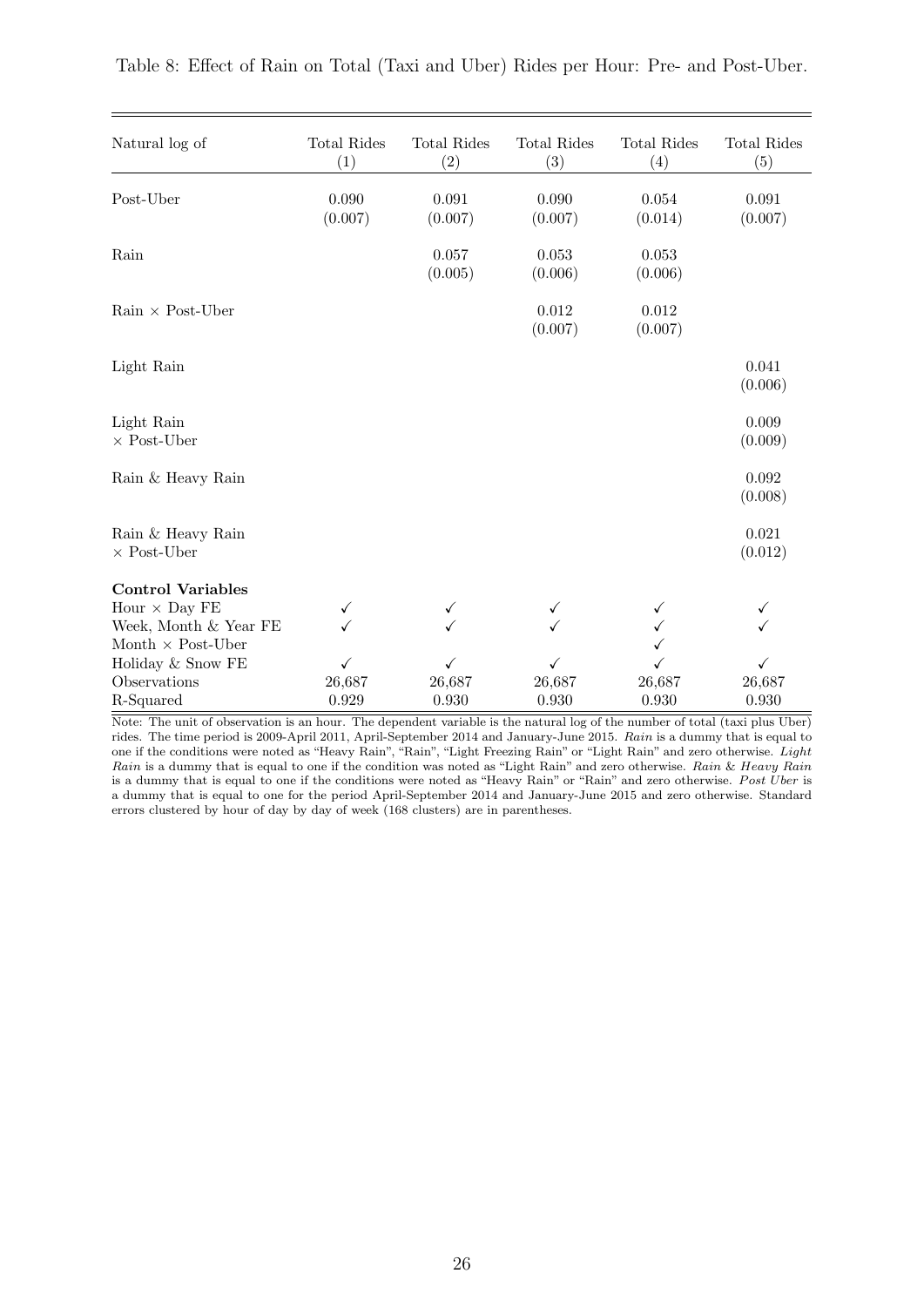### <span id="page-28-0"></span>Appendix

|                        | Mean    | Std. Dev.                        | Max     | Min    | Obs. |
|------------------------|---------|----------------------------------|---------|--------|------|
| Panel A                |         |                                  |         |        |      |
| Uber Rides             | 51,105  | 30,024                           | 136,819 | 46     | 366  |
| Taxi Rides (Post-Uber) | 434,041 | 54,663                           | 547,097 | 73,506 | 366  |
| Taxi Rides (Pre-Uber)  | 462,508 | 78,436                           | 835,489 | 73,432 | 758  |
| Panel B                |         | Dropped Winter (January - March) |         |        |      |
| Uber Rides             | 44,485  | 30,607                           | 136,819 | 1,680  | 275  |
| Taxi Rides (Post-Uber) | 436,044 | 53,942                           | 547,097 | 73,506 | 275  |
| Taxi Rides (Pre-Uber)  | 465,687 | 75,010                           | 835,489 | 73,432 | 488  |

#### Table A1: Summary Statistics (per Day).

Note: Authors' calculations. We report rides per day. See Data section for more details. The time period pre-Uber is 2009-April 2011 The period post-Uber is April-September 2014 and January-June 2015. Panel B excludes from the sample the months of January, February and March.

#### Table A2: Effect of Rain on Taxi Rides per Day: Pre-Uber.

<span id="page-28-1"></span>

| Natural log of           | Taxi Rides<br>$\left( 1\right)$ | Taxi Rides<br>$\left( 2\right)$ | Taxi Rides<br>$\left( 3\right)$ |
|--------------------------|---------------------------------|---------------------------------|---------------------------------|
| Rain Day                 | 0.0209                          | $-0.0128$                       |                                 |
|                          | (0.0146)                        | (0.0133)                        |                                 |
| Hours of Rain            |                                 |                                 | 0.0008                          |
|                          |                                 |                                 | (0.0016)                        |
| <b>Control Variables</b> |                                 |                                 |                                 |
| Week FE                  |                                 |                                 |                                 |
| Month & Year FE          |                                 |                                 |                                 |
| Holiday & Snow FE        |                                 |                                 | ✓                               |
| Observations             | 758                             | 758                             | 758                             |
| R-Squared                | 0.002                           | 0.335                           | 0.334                           |

Note: The unit of observation is a day. The dependent variable is the natural log of the number of taxi rides. The time period is 2009-April 2011. Rain Day is a dummy that is equal to one if the conditions were noted as "Heavy Rain", "Rain", "Light Freezing Rain" or "Light Rain" at any point during the day and zero otherwise. Hours of Rain is a variable that is equal to the number of hours in which the conditions were noted as "Heavy Rain", "Rain", "Light Freezing Rain" or "Light Rain". Robust standard errors are in parentheses.